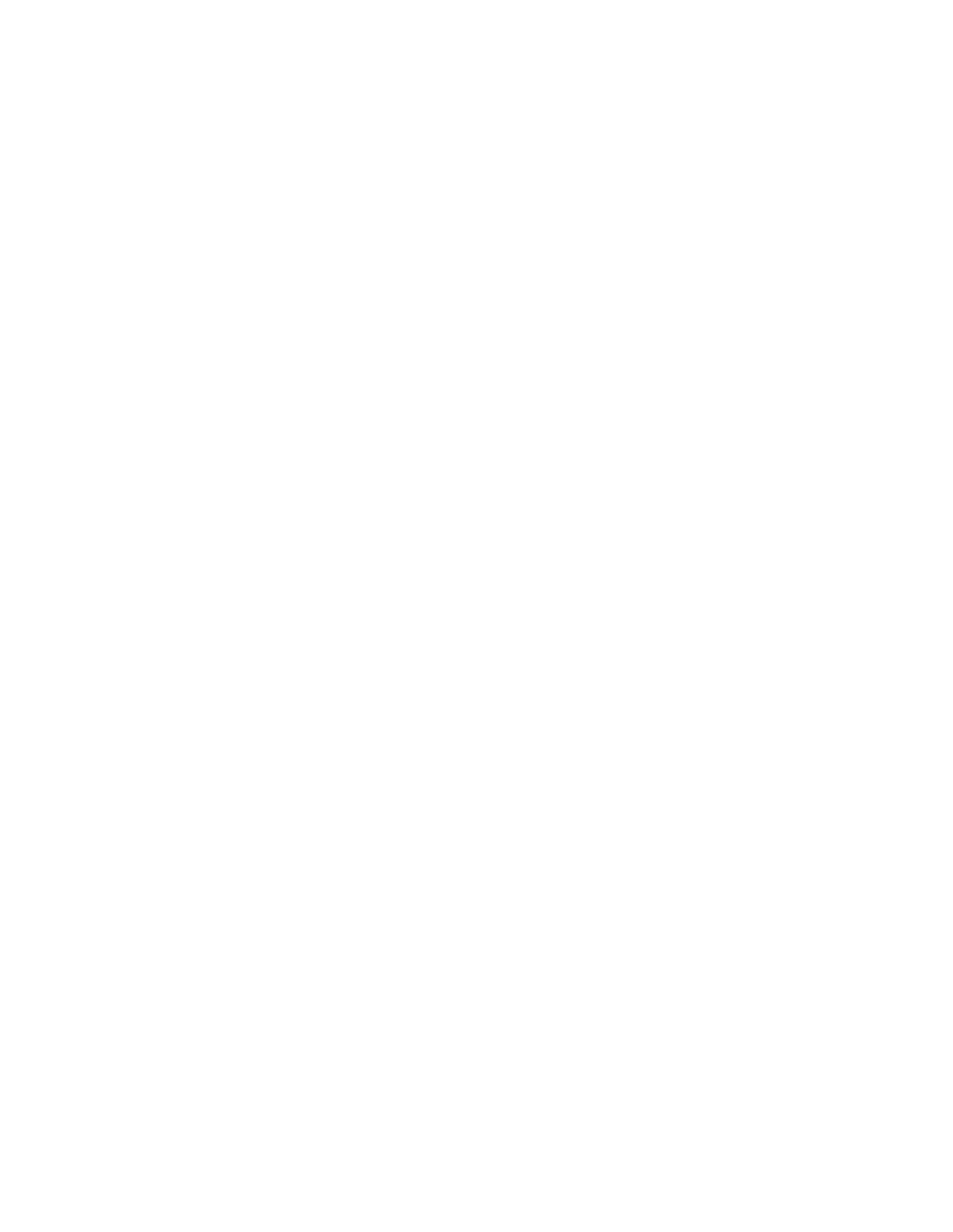# 21. CURRENT SERVICES ESTIMATES

Current services, or "baseline," estimates are designed to provide a benchmark against which Budget proposals can be measured. A baseline is not a prediction of the final outcome of the annual budget process, nor is it a proposed budget. It can be a useful tool in budgeting, however. It can be used as a benchmark against which to measure the magnitude of the policy changes in the President's Budget or other budget proposals, and it can also be used to warn of future problems if policy is not changed, either for the Government's overall fiscal health or for individual tax and spending programs.

Ideally, a current services baseline would provide a projection of estimated receipts, outlays, deficits or surpluses, and budget authority reflecting this year's enacted policies and programs for each year in the future. Defining this baseline is challenging because funding for many programs in operation today expires within the 10-year budget window. Most significantly, funding for discretionary programs is provided one year at a time in annual appropriations acts. Mandatory programs are not generally subject to annual appropriations, but many operate under multiyear authorizations that expire within the budget window. The framework used to construct the baseline must address whether and how to project

forward the funding for these programs beyond their scheduled expiration dates.

Since the early 1970s, when the first requirements for the calculation of a "current services" baseline were enacted, OMB has constructed the baseline using a variety of concepts and measures. Throughout the 1990s, OMB calculated the baseline using a detailed set of rules in the Balanced Budget and Emergency Deficit Control Act of 1985 (BBEDCA), as amended by the Budget Enforcement Act of 1990 (BEA; P.L. 101-508). Although BBEDCA's baseline rules lapsed for a period when the enforcement provisions of the BEA expired in 2002, budget practitioners continued to adhere to them. The Budget Control Act of 2011 (BCA; P.L. 112-25) formally reinstated the BEA's baseline rules.

The Administration believes adjustments to the BBEDCA baseline are needed to better represent the deficit outlook under current policy and to serve as a more appropriate benchmark against which to measure policy changes. These adjustments allow the baseline to provide a more realistic outlook for tax receipts than a baseline following the BBEDCA rules. These baseline adjustments are discussed in more detail below. Table 21–1 shows estimates of receipts, outlays, and deficits under

|                                      |        |         |         | (III DIIIUIIO UI UUIIQIO) |       |       |       |                |       |         |       |         |
|--------------------------------------|--------|---------|---------|---------------------------|-------|-------|-------|----------------|-------|---------|-------|---------|
|                                      | 2019   | 2020    | 2021    | 2022                      | 2023  | 2024  | 2025  | 2026           | 2027  | 2028    | 2029  | 2030    |
|                                      | 3,464  | 3.706   | 3,860   | 4,083                     | 4,350 | 4,642 | 4,904 | 5,158          | 5.427 | 5.731   | 6.027 | 6,346   |
| Outlays:                             |        |         |         |                           |       |       |       |                |       |         |       |         |
| Discretionary:                       |        |         |         |                           |       |       |       |                |       |         |       |         |
|                                      | 676    | 713     | 753     | 769                       | 782   | 797   | 812   | 829            | 850   | 870     | 891   | 913     |
|                                      | 661    | 724     | 733     | 748                       | 758   | 774   | 784   | 801            | 816   | 835     | 853   | 873     |
|                                      | 1,338  | 1.438   | 1,486   | 1,516                     | 1,541 | 1,571 | 1,596 | 1,630          | 1.665 | 1,705   | 1,744 | 1,786   |
| Mandatory:                           |        |         |         |                           |       |       |       |                |       |         |       |         |
|                                      | 1.038  | 1,092   | 1.151   | 1.217                     | 1.287 | 1.362 | 1.442 | 1.526          | 1.615 | 1.709   | 1.807 | 1,909   |
|                                      | 644    | 694     | 746     | 828                       | 847   | 864   | 973   | 1,043          | 1,114 | 1,273   | 1,222 | 1,399   |
|                                      | 427    | 465     | 468     | 490                       | 519   | 545   | 575   | 614            | 649   | 687     | 731   | 769     |
|                                      | 626    | 726     | 644     | 677                       | 681   | 682   | 721   | 767            | 790   | 850     | 830   | 899     |
|                                      | 2,735  | 2,977   | 3,010   | 3,212                     | 3,334 | 3,453 | 3,711 | 3,950          | 4,168 | 4,520   | 4,590 | 4,976   |
|                                      | 375    | 376     | 379     | 401                       | 434   | 469   | 518   | 575            | 633   | 686     | 731   | 775     |
|                                      | 4,448  | 4.791   | 4.875   | 5.130                     | 5.308 | 5,493 | 5.826 | 6,154          | 6.466 | 6.911   | 7.065 | 7,538   |
|                                      | 984    | 1,085   | 1,014   | 1,047                     | 958   | 851   | 922   | 997            | 1,039 | 1,180   | 1,038 | 1,192   |
|                                      | (992)  | (1,092) | (1,006) | (1,025)                   | (919) | (799) | (852) | (922)          | (949) | (1,082) | (917) | (1,052) |
|                                      | $(-8)$ | $(-7)$  | (8)     | (22)                      | (39)  | (53)  | (69)  | (74)           | (90)  | (99)    | (121) | (140)   |
| Memorandum:                          |        |         |         |                           |       |       |       |                |       |         |       |         |
|                                      | 984    | 1,085   | 1,014   | 1,047                     | 958   | 851   | 904   | 836            | 761   | 871     | 705   | 836     |
| Extension of expiring tax provisions |        |         |         |                           |       |       | 17    | 158            | 270   | 294     | 309   | 323     |
|                                      |        |         |         |                           |       |       |       | $\overline{2}$ | 8     | 16      | 24    | 34      |
|                                      | 984    | 1.085   | 1.014   | 1.047                     | 958   | 851   | 922   | 997            | 1,039 | 1,180   | 1,038 | 1,192   |

Table 21-1. CATEGORY TOTALS FOR THE ADJUSTED BASELINE

(In hillione of dollare)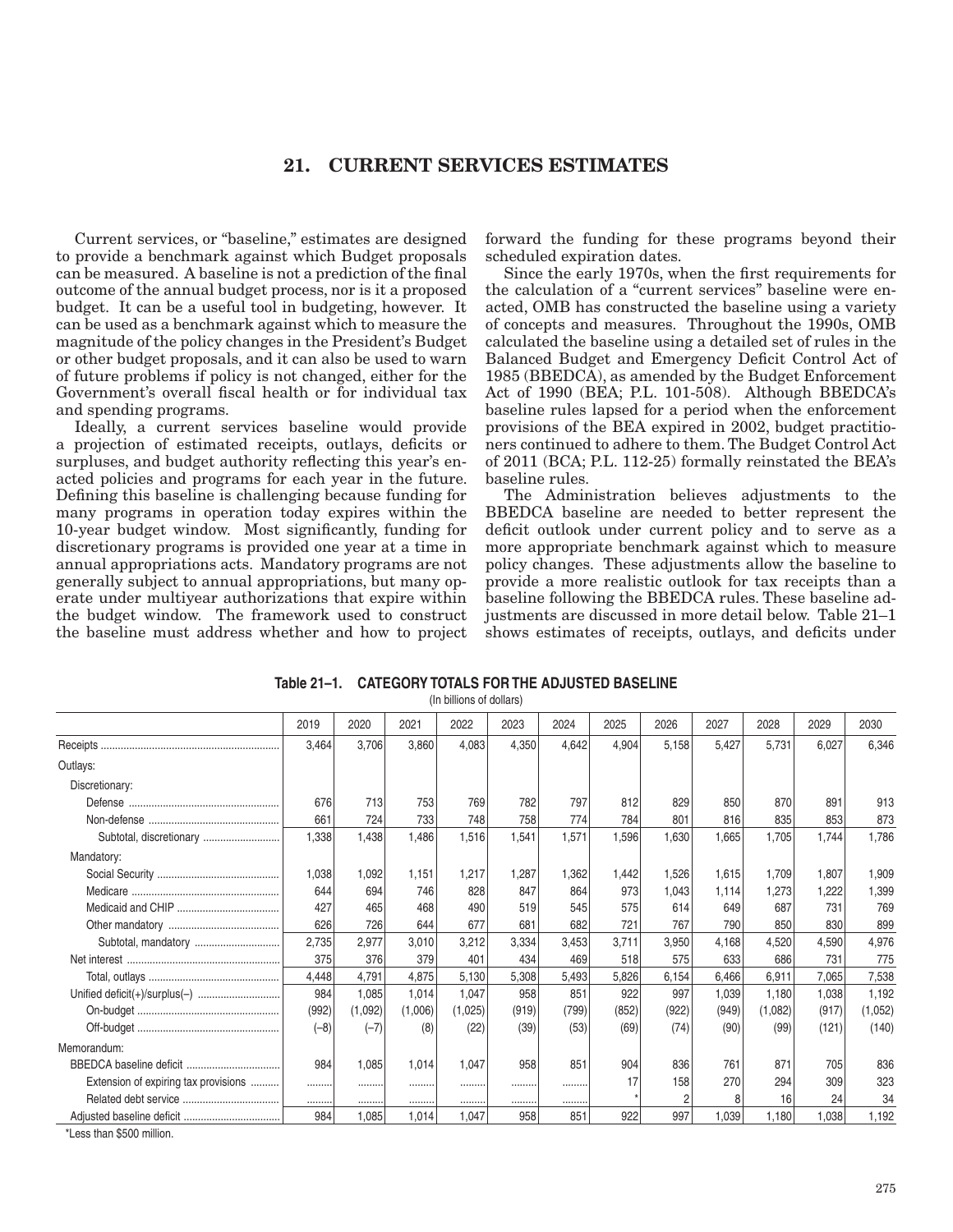the Administration's adjusted baseline for 2019 through  $2030<sup>1</sup>$ . The table also shows the Administration's estimates by major component of the budget. The estimates are based on the economic assumptions underlying the Budget, which, as discussed later in this chapter, were developed on the assumption that the Administration's budget proposals will be enacted. OMB maintains a memorandum bank to detail the adjustments made to the BBEDCA baseline to produce this adjusted baseline.

#### Conceptual Basis for Estimates

Receipts and outlays are divided into two categories that are important for calculating the baseline: those controlled by authorizing legislation (receipts and direct or mandatory spending) and those controlled through the annual appropriations process (discretionary spending). Different estimating rules apply to each category.

 *Direct spending and receipts.*—Direct spending includes the major entitlement programs, such as Social Security, Medicare, Medicaid, Federal employee retirement, unemployment compensation, and the Supplemental Nutrition Assistance Program (SNAP). It also includes such programs as deposit insurance and farm price and income supports, where the Government is legally obligated to make payments under certain conditions. Taxes and other receipts are like direct spending in that they involve ongoing activities that generally operate under permanent or long-standing authority, and the underlying statutes generally specify the tax rates or benefit levels that must be collected or paid, and who must pay or who is eligible to receive benefits.

The baseline generally—but not always—assumes that receipts and direct spending programs continue in the future as specified by current law. The budgetary effects of anticipated regulatory and administrative actions that are permissible under current law are also reflected in the estimates. BBEDCA requires several exemptions to this general rule, and the Administration's adjusted baseline also provides exceptions to produce a more realistic deficit outlook. Exceptions in BBEDCA and the Administration's adjusted baseline are described below:

- Expiring excise taxes dedicated to a trust fund are assumed to be extended at the rates in effect at the time of expiration. During the projection period of 2020 through 2030, the taxes affected by this exception are:
	- taxes deposited in the Airport and Airway Trust Fund, which expire on September 30, 2023;
	- taxes deposited in the Oil Spill Liability Trust Fund, which expire on December 31, 2020;
	- taxes deposited in the Patient-Centered Outcomes Research Trust Fund, which expire on September 30, 2029;
- taxes deposited in the Sport Fish Restoration and Boating Resources Trust Fund, which expire on September 30, 2020; and
- taxes deposited in the Highway Trust Fund and the Leaking Underground Storage Tank Trust Fund, which expire on September 30, 2022.
- While BBEDCA requires the extension of trust fund excise taxes, it otherwise bases the receipt estimates on current law. Individual income tax and estate tax provisions of the recently enacted Tax Cuts and Jobs Act that expire after tax year 2025 are assumed to expire according to current law in the BBEDCA baseline. However, the Administration's adjusted baseline extends these provisions permanently. This results in a more realistic outlook for receipts and the deficit, reflecting the likely extension of these provisions.
- Expiring authorizations for direct spending programs that were enacted on or before the date of enactment of the Balanced Budget Act of 1997 are assumed to be extended if their current year outlays exceed \$50 million. For example, even though the Environmental Quality Incentives Program, which was authorized prior to the Balanced Budget Act of 1997, continues only through 2023 under current law, the baseline estimates assume continuation of this program through the projection period, because the program's current year outlays exceed the \$50 million threshold.2

*Discretionary spending.*—Discretionary programs differ in one important aspect from direct spending programs: the Congress provides spending authority for almost all discretionary programs one year at a time. The spending authority is normally provided in the form of annual appropriations. Absent appropriations of additional funds in the future, discretionary programs would cease to operate after existing balances were spent. If the baseline were intended strictly to reflect current law, then a baseline would reflect only the expenditure of remaining balances from appropriations laws already enacted. Instead, the BBEDCA baseline provides a mechanical definition to reflect the continuing costs of discretionary programs. Under BBEDCA, the baseline estimates for discretionary programs in the current year are based on that year's enacted appropriations, or on the annualized levels provided by a continuing resolution if final full-year appropriations have not been enacted. For the budget year and beyond, the spending authority in the current year is adjusted for inflation, using specified inflation rates.3 The definition attempts to keep discretionary spending for each program roughly level in real terms.

<sup>1</sup> The estimates are shown on a unified budget basis; i.e., the offbudget receipts and outlays of the Social Security trust funds and the Postal Service Fund are added to the on-budget receipts and outlays to calculate the unified budget totals.

<sup>2</sup> If enacted after the Balanced Budget Act of 1997 (P.L. 105-33), programs that are expressly temporary in nature expire in the baseline as provided by current law, even if their current year outlays exceed the \$50 million threshold.

<sup>3</sup> The Administration's baseline uses the inflation rates for discretionary spending required by BBEDCA. This requirement results in an overcompensation in the calculation for Federal pay as a result of the calendar-year timing of Federal pay adjustments. Updating the calcula-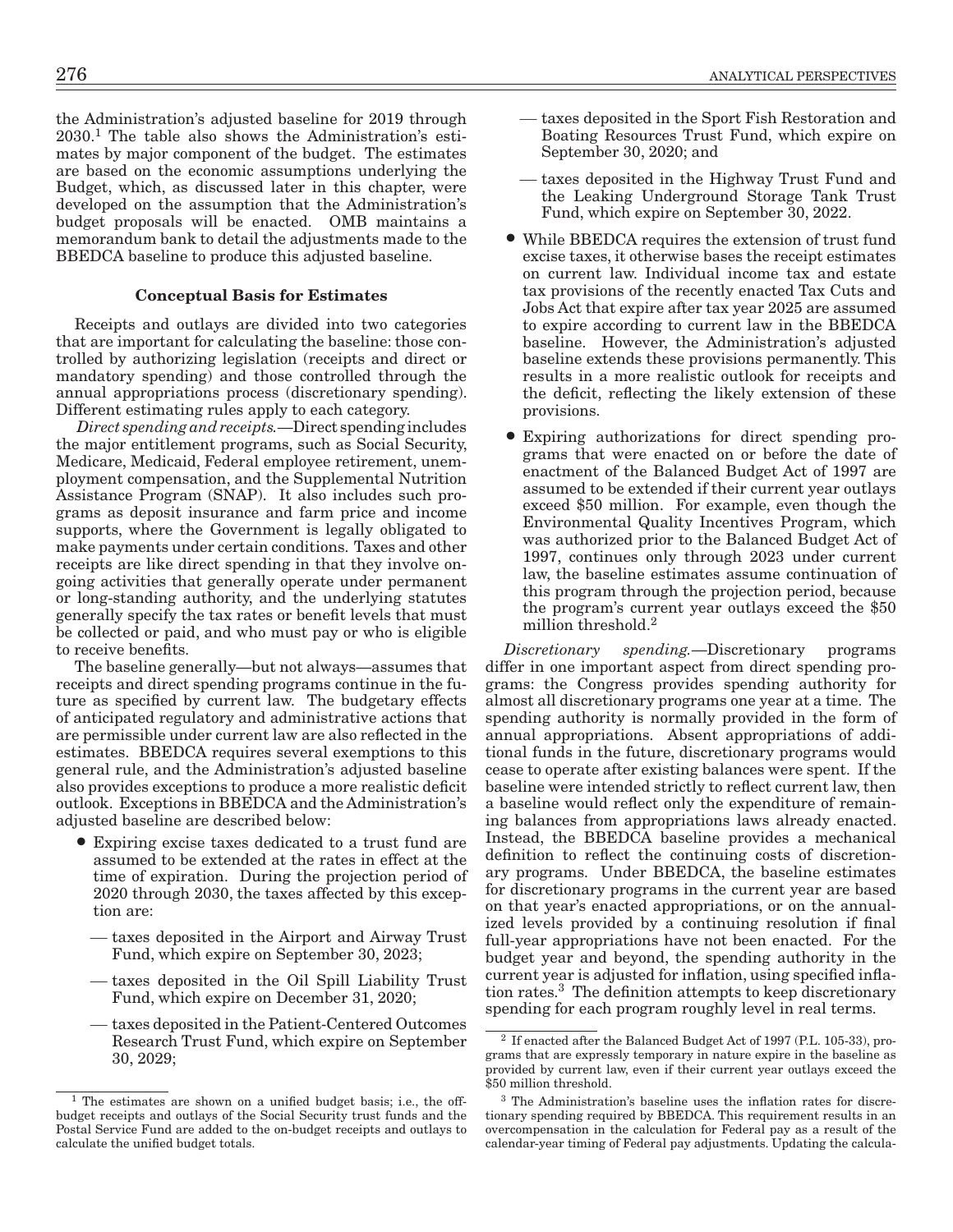BBEDCA also imposes caps through 2021 on budget authority for the defense function and for the aggregate of the non-defense functions. These caps were initially established by the BCA, and subsequent legislation later amended the levels of the caps for each year. The most recent budget deal, the Bipartisan Budget Act of 2019 (BBA of 2019; P.L. 116–37), set new caps for 2020 and 2021, which are the last years for which caps were originally set in the BCA. The baseline includes allowances that bring the inflated baseline calculated for individual discretionary accounts to the level of the defense and non-defense caps for 2021. After 2021, these allowances assume that discretionary spending grows with inflation from the 2021 cap levels.

BBEDCA allows for adjustments to the discretionary caps for disaster relief spending, emergency requirements, Overseas Contingency Operations (OCO), wildfire suppression, certain program integrity activities, and the 2020 Census. The adjustments are permitted provided that such funding is designated in legislation by the Congress and, where appropriate, subsequently so by the President. Current adjustments include the following:

- Disaster relief, emergency requirements, and wildfire suppression.—The BBEDCA baseline projects forward \$17.5 billion of funding designated for disaster relief pursuant to Stafford Act declarations for the Department of Homeland Security and the Small Business Administration in 2020. While this funding is increased thereafter by the BBEDCA inflation rates, an allowance is included to reduce the funding stream to the projected funding ceiling for 2021 that is determined for such appropriations by a formula included in BBEDCA. The baseline also inflates a net \$8.5 billion of enacted emergency funding provided mostly to the Departments of Defense and Health and Human Services for expenses related to disaster relief, including from recent major hurricanes, flooding, and earthquakes occurring in 2019 as well as for procurement of Ebola medical countermeasures. Finally, the baseline also includes the nearly \$2.3 billion provided in the 2020 Interior and Environment Appropriations Act for wildfire suppression activities at the Departments of Agriculture (Forest Service) and the Interior. The wildfire suppression amounts are inflated at the BBED-CA inflation rates.
- OCO.—The BBEDCA baseline reflects the \$79.5 billion level of OCO appropriations enacted in the 2020 appropriations Acts inflated at the BBEDCA inflation rates.
- Program integrity activities.—The baseline assumes enacted levels provided in the 2020 Labor, HHS, and Education Appropriations Act for the program integrity cap adjustments authorized in BBEDCA through 2021, and inflates those amounts after the cap adjustments expire in 2021. Additionally, the baseline assumes savings in mandatory benefit pay-

ments from enacting the program integrity cap adjustments at their full levels after 2020.

• 2020 Census.—The BBA of 2019 created a new cap adjustment for any appropriation provided for the Periodic Censuses and Programs account in the Bureau of the Census for the 2020 Census. The adjustment is limited to \$2.5 billion and is for 2020 only. The 2020 Commerce, Justice, and Science Appropriations Act provided the \$2.5 billion adjustment for 2020 and the baseline inflates this amount at BBEDCA inflation rates. However, since the cap adjustment was only for 2020, the baseline counts the inflated amount toward the non-defense cap in 2021.

In addition to the cap adjustments specified in BBEDCA, the 21st Century Cures Act permitted funds to be appropriated each year and not count toward the discretionary caps so long as the appropriations were specified for the authorized purposes. These amounts are included in the baseline outside of the discretionary cap totals and adjusted for inflation in the budget year and beyond.

*Joint Committee Enforcement.*—The Joint Select Committee process under the BCA stipulated that, absent intervening legislation, enforcement procedures would be invoked annually through 2021 to reduce the levels of discretionary and mandatory spending to accomplish certain deficit reduction. The BBEDCA baseline includes the effects of the across-the-board reductions ("sequestration") already invoked by Joint Committee sequestration orders for 2013 through 2020, as well as the sequestration order for mandatory spending for 2021 issued with the transmittal of the  $2021$  Budget.<sup>4</sup> As required by current law, the BBEDCA baseline also includes the extension of sequestration of mandatory spending through 2029 at the rate required for  $2021$ <sup>5</sup> For discretionary programs, there is no longer any adjustment required under current law for Joint Committee enforcement as the BBA of 2019 effectively cancelled any discretionary cap reductions that would have taken effect in 2021.

#### Economic Assumptions

As discussed above, an important purpose of the baseline is to serve as a benchmark against which policy proposals are measured. By convention, the President's Budget constructs baseline and policy estimates under the same set of economic and technical assumptions.

tion to address this annual timing discrepancy would have only a small effect on the discretionary baseline.

<sup>4</sup> The effects of past sequestration reductions are reflected in the detailed schedules for the affected budget accounts, while the 2021 reductions are reflected in allowance accounts due to the timing of the preparation of the detailed budget estimates and the issuance of the 2021 sequestration order. See Chapter 10, "Budget Process," of this volume for a more thorough discussion of the Joint Committee sequestration procedures.

 $^5$  Since enactment of the BCA, the Congress has extended sequestration of mandatory spending through a series of amendments to section 251A of BBEDCA (2 U.S.C. 901a). Most recently, the Bipartisan Budget Act of 2019 (P.L. 116-37) extended it through 2029. This legislation also specified, for 2029, that spending for the Medicare program should be reduced by 4.0 percent for the first half of the sequestration period and zero for the second half.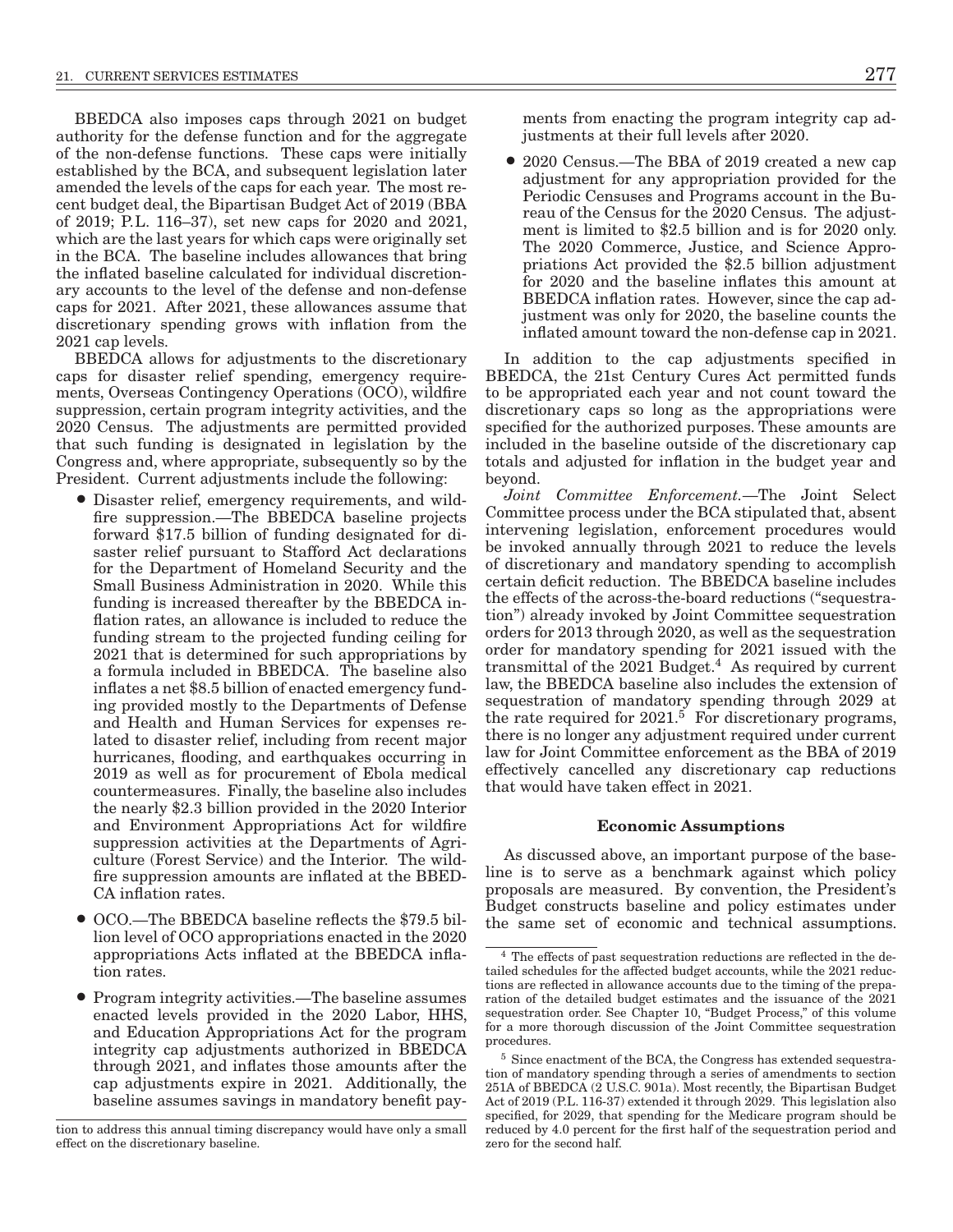|                                                      |        |        |        | (Fiscal years, in Diffions of Golden) |        |        |        |        |        |        |        |        |
|------------------------------------------------------|--------|--------|--------|---------------------------------------|--------|--------|--------|--------|--------|--------|--------|--------|
|                                                      | 2019   | 2020   | 2021   | 2022                                  | 2023   | 2024   | 2025   | 2026   | 2027   | 2028   | 2029   | 2030   |
| Gross Domestic Product (GDP):                        |        |        |        |                                       |        |        |        |        |        |        |        |        |
| Levels, in billions of dollars:                      |        |        |        |                                       |        |        |        |        |        |        |        |        |
|                                                      | 21,216 | 22,211 | 23,353 | 24,543                                | 25,791 | 27,104 | 28,473 | 29,884 | 31,343 | 32,875 | 34,480 | 36.164 |
|                                                      | 18,961 | 19,469 | 20,069 | 20,675                                | 21,299 | 21,942 | 22,597 | 23,248 | 23,904 | 24,578 | 25,271 | 25,984 |
| Percent change, year over year:                      |        |        |        |                                       |        |        |        |        |        |        |        |        |
|                                                      | 4.3    | 4.7    | 5.1    | 5.1                                   | 5.1    | 5.1    | 5.0    | 5.0    | 4.9    | 4.9    | 4.9    | 4.9    |
|                                                      | 2.4    | 2.7    | 3.1    | 3.0                                   | 3.0    | 3.0    | 3.0    | 2.9    | 2.8    | 2.8    | 2.8    | 2.8    |
| Inflation measures (percent change, year over year): |        |        |        |                                       |        |        |        |        |        |        |        |        |
|                                                      | 1.9    | 2.0    | 2.0    | 2.0                                   | 2.0    | 2.0    | 2.0    | 2.0    | 2.0    | 2.0    | 2.0    | 2.0    |
|                                                      | 1.9    | 2.2    | 2.3    | 2.3                                   | 2.3    | 2.3    | 2.3    | 2.3    | 2.3    | 2.3    | 2.3    | 2.3    |
|                                                      | 3.7    | 3.5    | 3.6    | 3.8                                   | 3.9    | 4.0    | 4.0    | 4.0    | 4.0    | 4.0    | 4.0    | 4.0    |
| Interest rates (percent):                            |        |        |        |                                       |        |        |        |        |        |        |        |        |
|                                                      | 2.1    | 1.4    | 1.5    | 1.5                                   | 1.6    | 1.7    | 2.0    | 2.2    | 2.4    | 2.5    | 2.5    | 2.5    |
|                                                      | 2.2    | 2.0    | 2.2    | 2.5                                   | 2.7    | 3.0    | 3.1    | 3.1    | 3.1    | 3.2    | 3.2    | 3.2    |
| MEMORANDUM:                                          |        |        |        |                                       |        |        |        |        |        |        |        |        |
| Related program assumptions:                         |        |        |        |                                       |        |        |        |        |        |        |        |        |
| Automatic benefit increases (percent):               |        |        |        |                                       |        |        |        |        |        |        |        |        |
| Social security and veterans pensions                | 2.8    | 1.6    | 2.4    | 2.3                                   | 2.3    | 2.3    | 2.3    | 2.3    | 2.3    | 2.3    | 2.3    | 2.3    |
|                                                      | 2.8    | 1.6    | 2.4    | 2.3                                   | 2.3    | 2.3    | 2.3    | 2.3    | 2.3    | 2.3    | 2.3    | 2.3    |
| Supplemental Nutrition Assistance Program            | .      | .      | 1.3    | 2.2                                   | 2.3    | 2.3    | 2.3    | 2.3    | 2.3    | 2.3    | 2.3    | 2.3    |
|                                                      | 1.2    | 1.1    | 1.2    | 1.2                                   | 1.2    | 1.2    | 1.2    | 1.2    | 1.2    | 1.2    | 1.2    | 1.2    |

| Table 21-2. SUMMARY OF ECONOMIC ASSUMPTIONS |
|---------------------------------------------|
| (Finnal voorer in hilliang of dollare)      |

These assumptions are developed on the basis that the President's Budget proposals will be enacted.

While this estimating approach has the virtue of simplicity, it offers an incomplete view of the effects of proposals, because it fails to capture the fact that the economy and the budget interact. Government tax and spending policies can influence prices, economic growth, consumption, savings, and investment. In turn, changes in economic conditions due to the enactment of proposals affect tax receipts and spending, including for unemployment benefits, entitlement payments that receive automatic cost-of-living adjustments (COLAs), income support programs for low-income individuals, and interest on the Federal debt.

Because of these interactions, it would be reasonable, from an economic perspective, to assume different economic paths for the baseline projection and the President's Budget. However, this would greatly complicate the process of producing the Budget, which normally includes a large number of proposals that could have potential economic feedback effects. Agencies would have to produce two sets of estimates for programs sensitive to economic assumptions even if those programs were not directly affected by any proposal in the Budget. Using different economic assumptions for baseline and policy estimates would also diminish the value of the baseline estimates as a benchmark for measuring proposed policy changes, because it would be difficult to separate the effects of proposed policy changes from the effects of different economic assumptions. Using the same economic assumptions for the baseline and the President's Budget eliminates this potential source of confusion.

The economic assumptions underlying the Budget and the Administration's baseline are summarized in Table 21–2. The economic outlook underlying these assumptions is discussed in greater detail in Chapter 2 of this volume.

#### **Major Programmatic Assumptions**

A number of programmatic assumptions must be made to calculate the baseline estimates. These include assumptions about annual cost-of-living adjustments in the indexed programs and the number of beneficiaries who will receive payments from the major benefit programs. Assumptions about various automatic cost-of-livingadjustments are shown in Table 21–2, and assumptions about baseline caseload projections for the major benefit programs are shown in Table 21-3. These assumptions affect baseline estimates of direct spending for each of these programs, and they also affect estimates of the discretionary baseline for a limited number of programs. For the administrative expenses for Medicare, Railroad Retirement, and unemployment insurance, the discretionary baseline is increased (or decreased) for changes in the number of beneficiaries in addition to the adjustments for inflation described earlier. Although these adjustments are applied at the account level, they have no effect in the aggregate because discretionary baseline levels are constrained to the BBEDCA caps.

It is also necessary to make assumptions about the continuation of expiring programs and provisions. As explained above, in the baseline estimates provided here, expiring excise taxes dedicated to a trust fund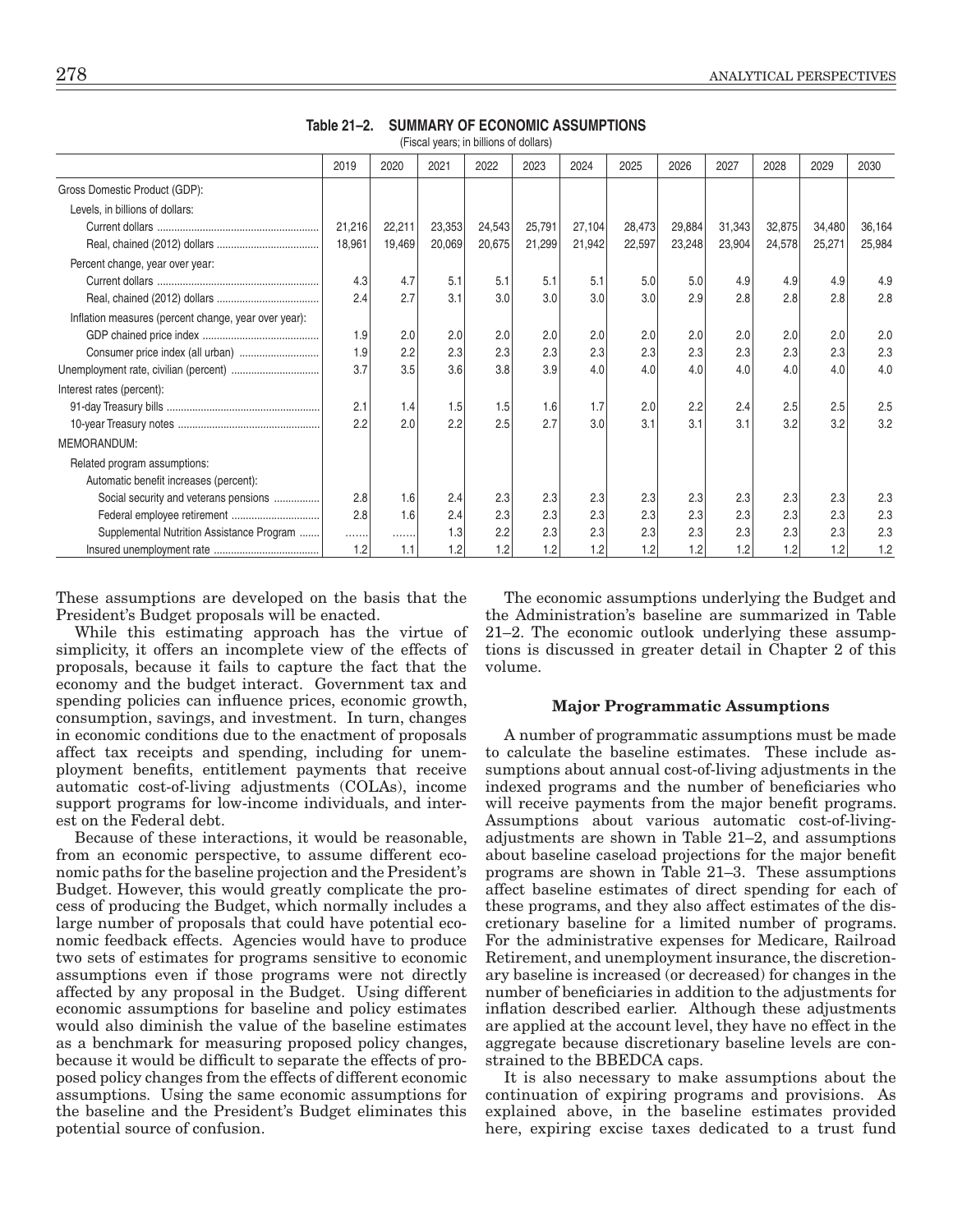#### Table 21-3. BASELINE BENEFICIARY PROJECTIONS FOR MAJOR BENEFIT PROGRAMS

(Annual average, in thousands)

|                                                           |                | Estimate |        |        |        |        |        |        |        |        |        |        |
|-----------------------------------------------------------|----------------|----------|--------|--------|--------|--------|--------|--------|--------|--------|--------|--------|
|                                                           | Actual<br>2019 | 2020     | 2021   | 2022   | 2023   | 2024   | 2025   | 2026   | 2027   | 2028   | 2029   | 2030   |
|                                                           | 1,470          | 1,465    | 1,460  | 1,455  | 1,450  | 1,445  | 1,440  | 1,435  | 1,430  | 1,425  | 1,420  | 1,415  |
|                                                           | 7,825          | 7,927    | 7,987  | 8,072  | 8,153  | 8,243  | 8,315  | 8,366  | 8,407  | 8,435  | 8,465  | 8,493  |
|                                                           | 6.673          | 6,834    | 6,975  | 7,117  | 7,276  | 7,427  | 7,582  | 7,744  | 7,905  | 8,102  | 8,259  | 8,427  |
| Medicaid/Children's Health Insurance Program <sup>1</sup> | 79,589         | 79,347   | 79,157 | 79,277 | 81,419 | 82,106 | 82,848 | 83,587 | 84,234 | 84,991 | 85,024 | 85,529 |
| Medicare-eligible military retiree health benefits        | 2,438          | 2,461    | 2,482  | 2,505  | 2,524  | 2,549  | 2,576  | 2,601  | 2,623  | 2,643  | 2,656  | 2,656  |
| Medicare <sup>2</sup> :                                   |                |          |        |        |        |        |        |        |        |        |        |        |
|                                                           | 60,616         | 61,954   | 63,484 | 65,148 | 66,797 | 68,410 | 70,049 | 71,682 | 73,258 | 74,774 | 76,202 | 77,508 |
| Supplementary medical insurance:                          |                |          |        |        |        |        |        |        |        |        |        |        |
|                                                           | 55,925         | 57,164   | 58,653 | 60,251 | 61,840 | 63,404 | 64,973 | 66,529 | 68,045 | 69,501 | 70,897 | 72,178 |
|                                                           | 46,851         | 48,185   | 49,583 | 51,079 | 52,558 | 53,981 | 55,386 | 56,743 | 58,048 | 59,308 | 60,502 | 61,601 |
| Prescription Drug Plans and Medicare:                     |                |          |        |        |        |        |        |        |        |        |        |        |
| Advantage Prescription Drug Plans                         | 45,431         | 46,907   | 48,461 | 50,108 | 51,606 | 53,006 | 54,387 | 55,720 | 57,002 | 58,239 | 59,412 | 60,491 |
|                                                           | 1.421          | 1,278    | 1,122  | 971    | 952    | 975    | 999    | 1,023  | 1,046  | 1,069  | 1.090  | 1,110  |
|                                                           | 22,530         | 24,165   | 25,417 | 26,404 | 27,268 | 28,154 | 29,056 | 29,941 | 30,791 | 31,601 | 32,366 | 33,073 |
|                                                           | 507            | 501      | 494    | 488    | 480    | 473    | 466    | 458    | 451    | 444    | 437    | 430    |
|                                                           | 2,723          | 2,751    | 2,778  | 2,805  | 2,831  | 2,852  | 2,873  | 2,895  | 2,917  | 2,938  | 2,958  | 2,976  |
|                                                           | 2,321          | 2,332    | 2,342  | 2,352  | 2,360  | 2,388  | 2,392  | 2,394  | 2,396  | 2,394  | 2,391  | 2,388  |
|                                                           | 5,132          | 5.054    | 5,449  | 5.624  | 5,781  | 5.885  | 5,953  | 5.997  | 6,022  | 6.046  | 6.065  | 6,080  |
| Supplemental Nutrition Assistance Program                 | 37,612         | 37,961   | 36,880 | 34,980 | 33,373 | 32,955 | 32,685 | 32,588 | 32,146 | 31,864 | 31,781 | 31,368 |
|                                                           | 34,717         | 35,140   | 35,567 | 35,929 | 36,225 | 36,526 | 36,831 | 37,139 | 37,451 | 37,768 | 38,089 | 38,410 |
| Foster care, Adoption Assistance                          |                |          |        |        |        |        |        |        |        |        |        |        |
|                                                           | 704            | 795      | 867    | 984    | 1,083  | 1.186  | 1.302  | 1,422  | 1,552  | 1,694  | 1.852  | 2,006  |
| Supplemental security income (SSI):                       |                |          |        |        |        |        |        |        |        |        |        |        |
|                                                           | 1.114          | 1.112    | 1,112  | 1,116  | 1,123  | 1.135  | 1.151  | 1.168  | 1,184  | 1,200  | 1,216  | 1,231  |
|                                                           | 6.842          | 6,811    | 6,763  | 6,741  | 6,738  | 6,745  | 6,759  | 6,769  | 6,777  | 6,789  | 6.804  | 6,824  |
|                                                           | 7,957          | 7,923    | 7,875  | 7,857  | 7,861  | 7.880  | 7,910  | 7,937  | 7,961  | 7,989  | 8,020  | 8,055  |
|                                                           | 2,198          | 2,293    | 2,391  | 2,344  | 2,332  | 2,157  | 2,052  | 1,991  | 1,934  | 1,877  | 1,822  | 1,770  |
| Social security (OASDI):                                  |                |          |        |        |        |        |        |        |        |        |        |        |
|                                                           | 53,100         | 54,520   | 55,867 | 57,232 | 58,643 | 60,103 | 61,535 | 62,941 | 64,327 | 65,803 | 67,201 | 68,501 |
|                                                           | 10,114         | 9.973    | 9,900  | 9.851  | 9.808  | 9.791  | 9.826  | 9.877  | 9.943  | 9.936  | 9.931  | 9,941  |
|                                                           | 63,214         | 64,493   | 65,767 | 67,083 | 68,451 | 69,894 | 71,361 | 72,818 | 74,270 | 75,739 | 77,132 | 78,442 |
| Veterans compensation:                                    |                |          |        |        |        |        |        |        |        |        |        |        |
|                                                           | 4,852          | 5,089    | 5,268  | 5,426  | 5,579  | 5,729  | 5,875  | 6,016  | 6,151  | 6,282  | 6,408  | 6,531  |
|                                                           | 430            | 443      | 456    | 471    | 488    | 506    | 526    | 547    | 570    | 593    | 618    | 643    |
| Total, Veterans compensation                              | 5,282          | 5,532    | 5,724  | 5,897  | 6,067  | 6,235  | 6,401  | 6,563  | 6,721  | 6,875  | 7,026  | 7,174  |
| Veterans pensions:                                        |                |          |        |        |        |        |        |        |        |        |        |        |
|                                                           | 248            | 237      | 231    | 228    | 226    | 226    | 228    | 230    | 231    | 233    | 234    | 236    |
|                                                           | 185            | 167      | 161    | 159    | 160    | 161    | 161    | 162    | 163    | 164    | 165    | 166    |
|                                                           | 433            | 404      | 392    | 387    | 386    | 387    | 389    | 392    | 394    | 397    | 399    | 402    |

<sup>1</sup> Medicaid enrollment excludes territories.

<sup>2</sup> Medicare figures (Hospital Insurance, Part B, and Part D) do not sum to total Medicare enrollment due to enrollment in multiple programs.

<sup>3</sup> Enrollment figures include only beneficiaries who receive both Part A and Part B services through managed care.

4 These levels include children served through CCDF (including TANF transfers) and through funds spent directly on child care in the Social Services Block Grant and TANF programs.

are extended at current rates. In general, mandatory programs with spending of at least \$50 million in the current year are also assumed to continue, unless the programs are explicitly temporary in nature. Table 21-4, available at https://www.whitehouse.gov/omb/  $analytical-perspecies$ , provides a listing of mandatory programs and taxes assumed to continue in the baseline<br>after their expiration.<sup>6</sup> Many other important assump-

tions must be made in order to calculate the baseline estimates. These include the timing and content of regulations that will be issued over the projection period, the use of administrative discretion under current law, and other assumptions about the way programs operate, including administrative actions covered by Executive

and Afghanistan and other recurring international activities, are assumed to continue, and are therefore not presented in Table 21-4.

 $6$  All discretionary programs with enacted appropriations in the current year, including costs for overseas contingency operations in Iraq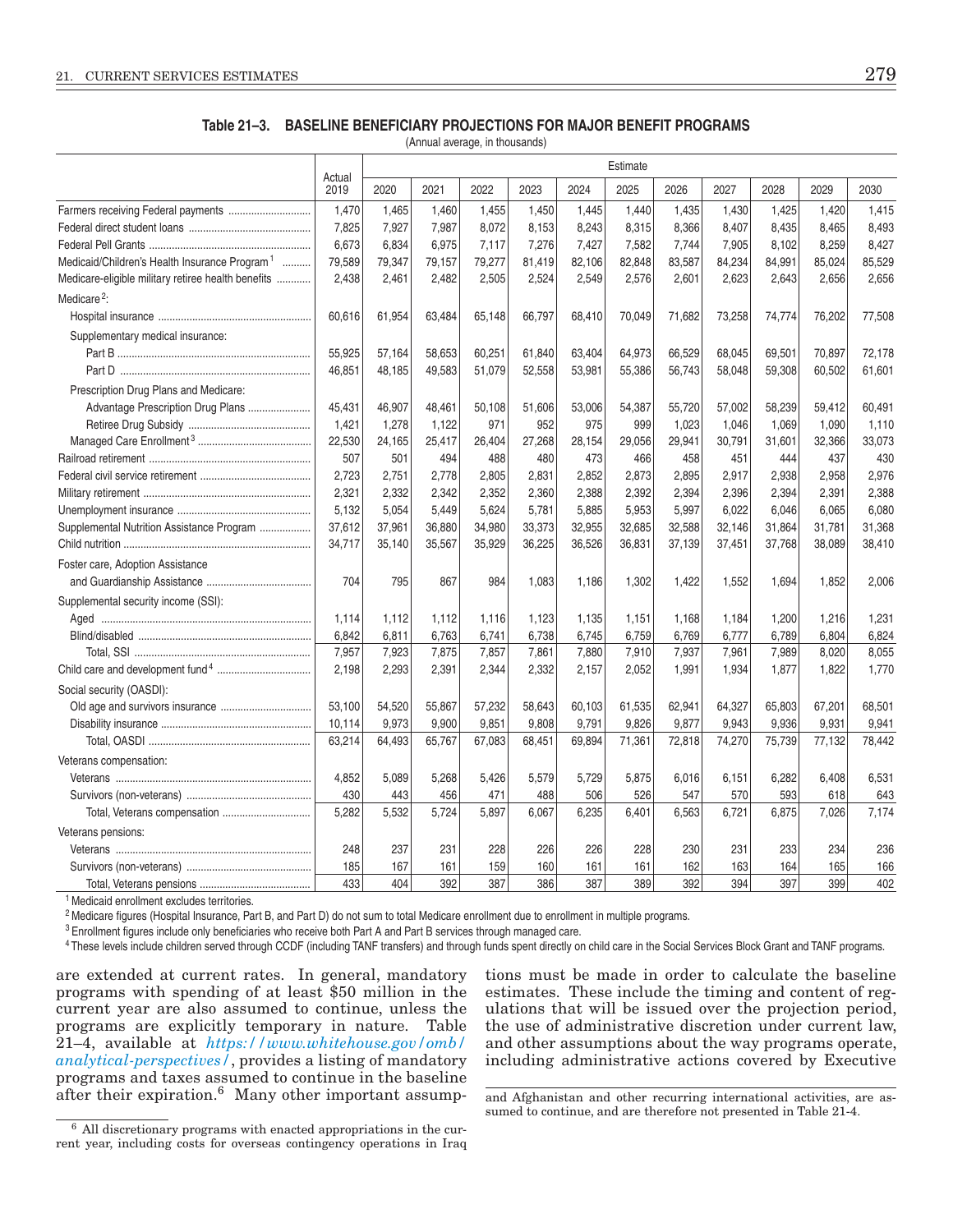| (III DIIIUIIS UI UUIIDIS)       |           |           |           |           |            |            |            |           |           |           |           |           |
|---------------------------------|-----------|-----------|-----------|-----------|------------|------------|------------|-----------|-----------|-----------|-----------|-----------|
|                                 | 2019      |           |           |           |            |            | Estimate   |           |           |           |           |           |
|                                 | Actual    | 2020      | 2021      | 2022      | 2023       | 2024       | 2025       | 2026      | 2027      | 2028      | 2029      | 2030      |
| Individual income taxes         | 1,717.9   | .812.0    | 28.8.8. ا | 2,047.3   | 2,181.0    | 2,340.1    | 2,497.4    | 2,668.0   | 2,848.8   | 3,025.5   | 3,212.8   | 3,409.1   |
| Corporation income taxes        | 230.2     | 263.7     | 284.4     | 324.0     | 382.2      | 426.0      | 447.3      | 434.7     | 430.4     | 442.7     | 445.7     | 452.9     |
| Social insurance and retirement | 1,243.4   | 1,312.0   | 1,373.8   | 1,446.3   | 1,515.6    | 1,595.2    | 1,675.8    | 1.766.5   | 1,851.2   | 1,956.8   | 2,050.3   | 2,154.0   |
|                                 | (329.1)   | (345.0)   | (362.6)   | (381.4)   | (399.6)    | (420.3)    | (441.5)    | (466.0)   | (488.5)   | (515.9)   | (540.3)   | (567.9)   |
|                                 | (914.3)   | (967.1)   | (1,011.2) | 1,064.9   | (1,116.1)  | (1,174.9)  | (1, 234.3) | 1,300.6)  | (1,362.7) | (1,441.0) | (1,510.0) | 1,586.1)  |
|                                 | 99.5      | 94.6      | 87.2      | 89.0      | 90.4       | 95.1       | 95.2       | 96.8      | 98.4      | 99.1      | 102.2     | 105.4     |
|                                 | 16.7      | 20.4      | 21.6      | 22.8      | 24.3       | 25.8       | 27.5       | 28.8      | 30.7      | 33.1      | 34.9      | 36.7      |
|                                 | 70.8      | 92.3      | 53.8      | 42.7      | 44.0       | 45.3       | 46.5       | 47.8      | 49.2      | 50.5      | 51.7      | 52.0      |
| Miscellaneous receipts          | 85.8      | 111.3     | 110.7     | 110.4     | 112.2      | 114.2      | 114.1      | 115.1     | 118.2     | 123.0     | 129.0     | 135.7     |
| Total, receipts                 | 3,464.2   | 3,706.4   | 3,860.4   | 4,082.7   | 4,349.6    | 4,641.7    | 4,903.9    | 5,157.8   | 5,426.9   | 5,730.6   | 6,026.8   | 6,345.8   |
|                                 | (2,549.9) | (2,739.3) | (2,849.2) | (3,017.7) | (3,233.6)  | (3,466.8)  | (3,669.5)  | (3,857.2) | (4,064.2) | (4,289.6) | (4,516.8) | (4,759.7) |
| Off-budget                      | (914.3)   | (967.1)   | (1,011.2) | (1,064.9) | (1, 116.1) | (1, 174.9) | (1,234.3)  | 1,300.6   | 1,362.7)  | (1,441.0) | (1,510.0) | 1,586.1)  |

#### Table 21-5. RECEIPTS BY SOURCE IN THE PROJECTION OF ADJUSTED BASELINE

Order 13893, "Increasing Government Accountability Administrative Actions by Reinvigorating for Administrative PAYGO" (2019). Table 21-4 lists many of these assumptions and their effects on the baseline estimates. The list is not intended to be exhaustive; the variety and complexity of Government programs are too great to provide a complete list. Instead, the table shows some of the more important assumptions.

#### **Current Services Receipts, Outlays,** and Budget Authority

Receipts.-Table 21-5 shows the Administration's baseline receipts by major source. Table 21-6 shows the scheduled increases in the Social Security taxable earnings base, which affect both payroll tax receipts for the program and the initial benefit levels for certain retirees.

Outlays.—Table 21–7 shows the growth from 2020 to 2021 and average annual growth over the five-year and ten-year periods for certain discretionary and major mandatory programs. Tables 21–8 and 21–9 show the Administration's baseline outlays by function and by agency, respectively. A more detailed presentation of these outlays (by function, category, subfunction, and program) is available on the internet as part of Table 21-12 at https://www.whitehouse.gov/omb/ analytical-perspectives/.

Budget authority.-Tables 21-10 and 21-11 show estimates of budget authority in the Administration's baseline by function and by agency, respectively. A more detailed presentation of this budget authority with program-level estimates is also available on the internet as part of Table 21-12 at https://www.whitehouse.gov/ omb/analytical-perspectives/.

# Table 21-6. EFFECT ON RECEIPTS OF CHANGES IN THE SOCIAL SECURITY TAXABLE EARNINGS BASE

(In billions of dollars)

|                                                          | 2021 | 2022 | 2023 | 2024 | 2025 | 2026 | 2027 | 2028 | 2029 | 2030 |
|----------------------------------------------------------|------|------|------|------|------|------|------|------|------|------|
| Social security (OASDI) taxable earnings base increases: |      |      |      |      |      |      |      |      |      |      |
|                                                          | 2.5  | 6.5  | 7.2  | 8.0  | 8.8  | 9.7  | 10.7 | 11.8 | 13.0 | 14.3 |
|                                                          |      | 3.4  | 8.5  | 9.4  | 10.3 | 11.4 | 12.6 | 13.9 | 15.3 | 16.9 |
|                                                          |      |      | 4.0  | 9.9  | 11.0 | 12.1 | 13.4 | 14.9 | 16.3 | 18.0 |
|                                                          |      |      |      | 4.5  | 11.4 | 12.5 | 13.8 | 15.4 | 16.9 | 18.7 |
|                                                          |      |      |      |      | 4.7  | 11.8 | 13.1 | 14.5 | 16.0 | 17.7 |
|                                                          |      |      |      |      |      | 4.7  | 11.9 | 13.2 | 14.5 | 16.0 |
|                                                          |      |      |      |      |      |      | 5.   | 12.9 | 14.2 | 15.7 |
|                                                          |      |      |      |      |      |      |      | 5.4  | 13.4 | 14.8 |
|                                                          |      |      |      |      |      |      |      |      | 5.6  | 13.9 |
|                                                          |      |      |      |      |      |      |      |      |      | 6(   |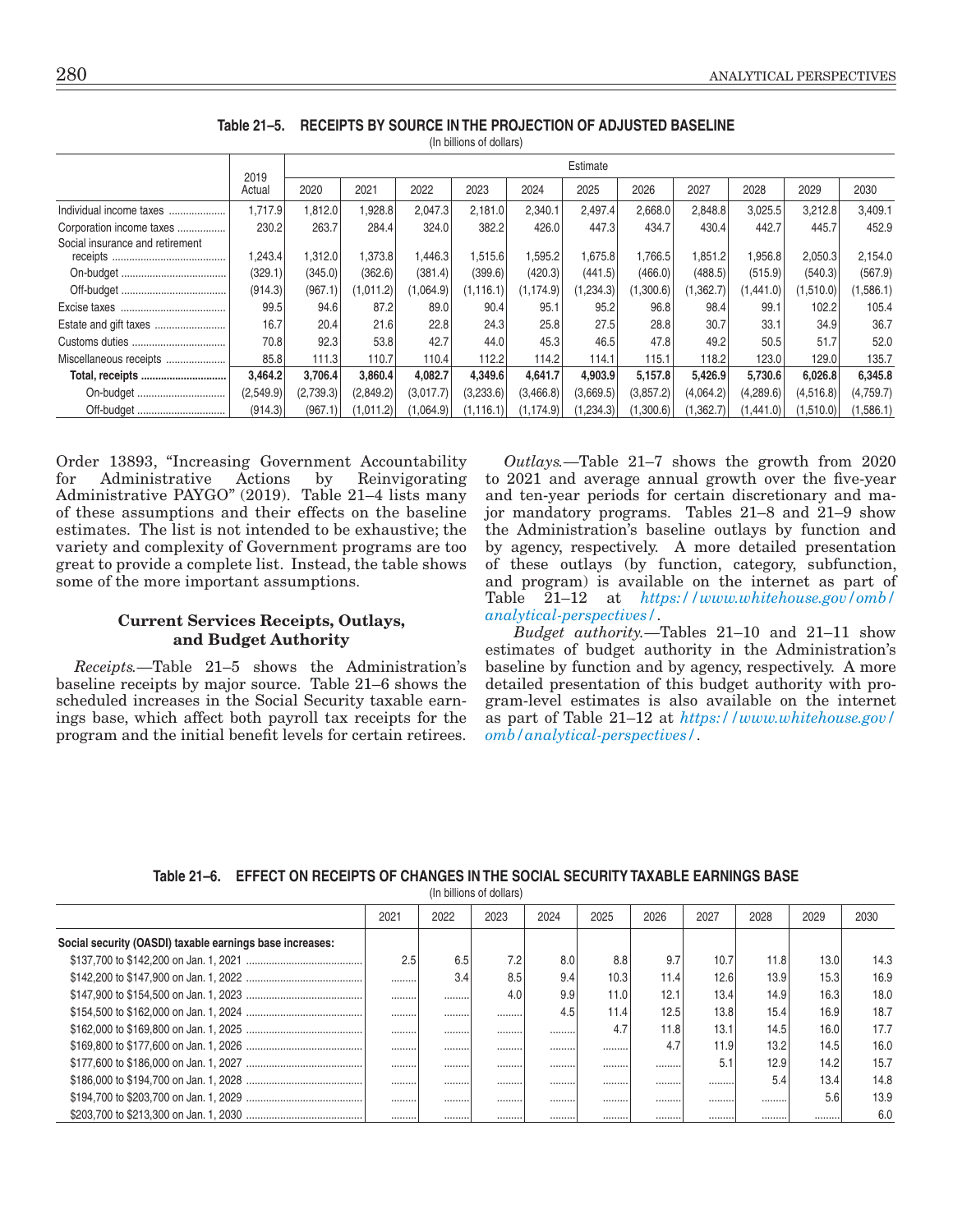|                                   |        |                                                                                       |        |        |        |        |        |        |        |        |        | Change 2020 to<br>2021 |          | Change 2020 to<br>2025 |                           | Change 2020 to<br>2030 |                           |
|-----------------------------------|--------|---------------------------------------------------------------------------------------|--------|--------|--------|--------|--------|--------|--------|--------|--------|------------------------|----------|------------------------|---------------------------|------------------------|---------------------------|
|                                   | 2020   | 2021                                                                                  | 2022   | 2023   | 2024   | 2025   | 2026   | 2027   | 2028   | 2029   | 2030   | Amount                 | Percent  | Amount                 | Average<br>annual<br>rate | Amount                 | Average<br>annual<br>rate |
| Outlays:                          |        |                                                                                       |        |        |        |        |        |        |        |        |        |                        |          |                        |                           |                        |                           |
| Discretionary:                    |        |                                                                                       |        |        |        |        |        |        |        |        |        |                        |          |                        |                           |                        |                           |
|                                   | 713    | 753                                                                                   | 769    | 782    | 797    | 812    | 829    | 850    | 870    | 891    | 913    | 39                     | 5.5%     | 98                     | 2.6%                      | 200                    | 2.5%                      |
|                                   | 724    | 733                                                                                   | 748    | 758    | 774    | 784    | 801    | 816    | 835    | 853    | 873    | 8                      | 1.2%     | 60                     | 1.6%                      | 149                    | 1.9%                      |
|                                   | 1,438  | .486                                                                                  | 1,516  | 1,541  | 1,571  | 1,596  | 1,630  | .665   | 1,705  | 1.744  | 1.786  | 48                     | 3.3%     | 159                    | 2.1%                      | 349                    | 2.2%                      |
| Mandatory:                        |        |                                                                                       |        |        |        |        |        |        |        |        |        |                        |          |                        |                           |                        |                           |
|                                   | 30     | 21                                                                                    | 20     | 21     | 19     | 19     | 19     | 18     | 18     | 18     | 18     | $-9$                   | $-30.2%$ | $-11$                  | $-8.7%$                   | $-12$                  | $-5.1%$                   |
|                                   | $-4$   | $-7$                                                                                  | $-21$  | $-21$  | $-20$  | $-19$  | $-18$  | $-18$  | $-18$  | $-18$  | $-18$  | $-3$                   | 67.9%    | $-15$                  | 35.3%                     | $-14$                  | 15.4%                     |
|                                   | 447    | 452                                                                                   | 474    | 502    | 526    | 556    | 594    | 628    | 665    | 711    | 754    | 5                      | 1.0%     | 109                    | 4.4%                      | 307                    | 5.4%                      |
|                                   | 120    | 106                                                                                   | 105    | 110    | 115    | 120    | 126    | 130    | 137    | 141    | 143    | $-14$                  | $-11.5%$ |                        | 0.1%                      | 23                     | 1.8%                      |
|                                   | 694    | 746                                                                                   | 828    | 847    | 864    | 973    | .043   | 1.114  | ,273   | ,222   | 1.399  | 53                     | 7.6%     | 279                    | 7.0%                      | 705                    | 7.3%                      |
| Federal employee retirement and   | 155    | 160                                                                                   | 171    | 171    | 171    | 182    | 187    | 192    | 204    | 197    | 208    |                        | 3.3%     | 27                     | 3.2%                      | 53                     | 3.0%                      |
| Unemployment compensation         | 27     | 29                                                                                    | 31     | 33     | 35     | 37     | 38     | 40     | 42     | 44     | 46     | 2                      | 7.3%     | 9                      | 6.0%                      | 19                     | 5.3%                      |
| Other income security programs    | 272    | 277                                                                                   | 284    | 286    | 287    | 293    | 311    | 315    | 329    | 328    | 338    |                        | 1.6%     | 20                     | 1.5%                      | 66                     | 2.2%                      |
|                                   | .092   | .151                                                                                  | 1,217  | 1,287  | ,362   | .442   | ,526   | .615   | 1,709  | 1,807  | 1.909  | 60                     | 5.5%     | 351                    | 5.7%                      | 818                    | 5.7%                      |
|                                   | 125    | 135                                                                                   | 154    | 154    | 152    | 176    | 186    | 197    | 224    | 204    | 233    | 10                     | 8.4%     | 51                     | 7.1%                      | 108                    | 6.4%                      |
| Other mandatory programs          | 126    | 73                                                                                    | 65     | 61     | 61     | 63     | 66     | 66     | 70     | 71     | 83     | $-53$                  | $-41.9%$ | $-64$                  | $-13.0%$                  | $-43$                  | $-4.1%$                   |
| Undistributed offsetting receipts | $-107$ | $-134$                                                                                | $-116$ | $-117$ | $-120$ | $-129$ | $-127$ | $-130$ | $-134$ | $-137$ | $-137$ | $-27$                  | 25.3%    | $-22$                  | 3.9%                      | $-30$                  | 2.5%                      |
|                                   | 2,977  | 3,010                                                                                 | 3,212  | 3,334  | 3,453  | 3,711  | 3,950  | 4,168  | 4,520  | 4,590  | 4,976  | 33                     | 1.1%     | 734                    | 4.5%                      | 2,000                  | 5.3%                      |
|                                   | 376    | 379                                                                                   | 401    | 434    | 469    | 518    | 575    | 633    | 686    | 731    | 775    | 3                      | 0.9%     | 142                    | 6.6%                      | 399                    | 7.5%                      |
|                                   |        | 4,791   4,875   5,130   5,308   5,493   5,826   6,154   6,466   6,911   7,065   7,538 |        |        |        |        |        |        |        |        |        | 84                     | 1.7%     | 1,035                  | 4.0%                      | 2.747                  | 4.6%                      |

## Table 21-7. CHANGE IN OUTLAY ESTIMATES BY CATEGORY IN THE ADJUSTED BASELINE

(In billions of dollars)

 $\frac{10000}{\text{•}$  Less than \$500 million.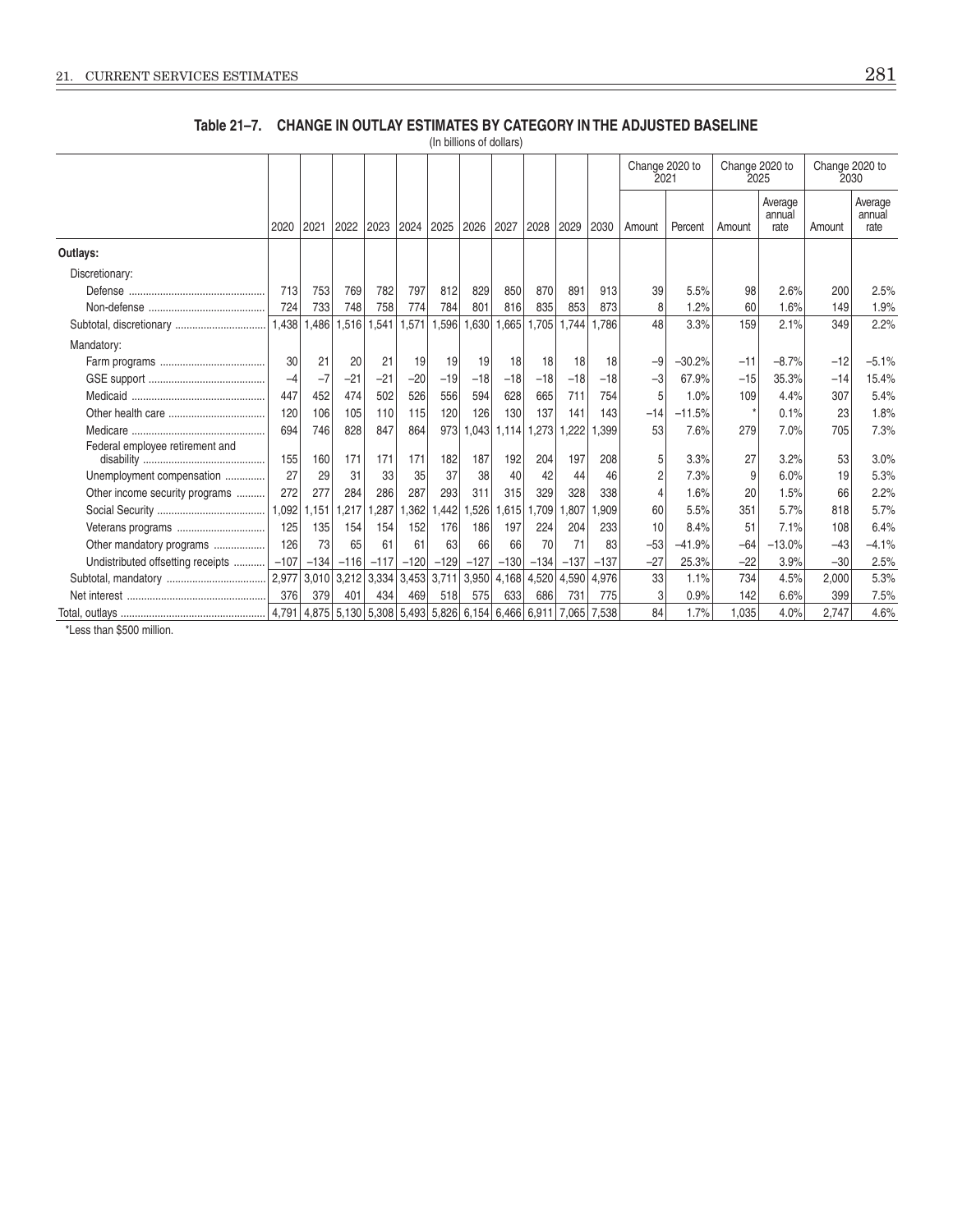# Table 21-8. OUTLAYS BY FUNCTION IN THE ADJUSTED BASELINE

(In billions of dollars)

|                                              |                |           |            |            |            |            | Estimate   |            |                          |            |                            |            |
|----------------------------------------------|----------------|-----------|------------|------------|------------|------------|------------|------------|--------------------------|------------|----------------------------|------------|
| Function                                     | 2019<br>Actual | 2020      | 2021       | 2022       | 2023       | 2024       | 2025       | 2026       | 2027                     | 2028       | 2029                       | 2030       |
| National Defense:                            |                |           |            |            |            |            |            |            |                          |            |                            |            |
| Department of Defense-Military               | 654.0          | 689.6     | 729.0      | 746.3      | 759.0      | 773.2      | 786.9      | 803.4      | 823.7                    | 843.7      | 864.0                      | 885.1      |
|                                              | 32.0           | 34.9      | 37.2       | 36.5       | 37.1       | 37.7       | 38.3       | 39.1       | 39.9                     | 40.6       | 41.5                       | 42.3       |
|                                              | 686.0          | 724.5     | 766.1      | 782.7      | 796.1      | 810.9      | 825.3      | 842.4      | 863.6                    | 884.4      | 905.4                      | 927.4      |
|                                              | 52.7           | 58.3      | 63.8       | 57.0       | 59.5       | 60.3       | 60.4       | 61.5       | 62.6                     | 64.0       | 65.4                       | 66.6       |
| General Science, Space, and Technology       | 32.4           | 35.0      | 36.7       | 38.6       | 40.0       | 40.3       | 41.1       | 41.9       | 42.4                     | 43.3       | 44.2                       | 45.2       |
|                                              | 5.0            | 4.6       | 8.1        | 7.1        | 5.6        | 5.0        | 4.2        | 6.0        | 5.9                      | 8.4        | 8.9                        | 9.3        |
| Natural Resources and Environment            | 37.8           | 42.8      | 47.4       | 51.5       | 51.6       | 53.3       | 51.8       | 52.2       | 52.7                     | 53.6       | 54.5                       | 55.3       |
|                                              | 38.3           | 38.3      | 28.9       | 28.5       | 29.5       | 27.4       | 27.3       | 27.1       | 26.8                     | 27.2       | 27.0                       | 27.1       |
|                                              | $-25.7$        | 0.7       | 8.8        | $-1.7$     | $-2.6$     | $-0.2$     | 3.3        | 6.5        | 7.6                      | 8.1        | 9.1                        | 9.7        |
|                                              | $(-24.6)$      | (0.6)     | (7.6)      | $(-4.2)$   | $(-3.6)$   | $(-0.4)$   | (3.1)      | (6.2)      | (7.3)                    | (7.8)      | (8.8)                      | (9.4)      |
|                                              | $(-1.1)$       | (0.1)     | (1.1)      | (2.5)      | (1.0)      | (0.3)      | (0.3)      | (0.3)      | (0.3)                    | (0.3)      | (0.3)                      | (0.3)      |
|                                              | 97.1           | 101.6     | 105.5      | 108.5      | 110.7      | 113.0      | 115.3      | 116.2      | 118.4                    | 122.6      | 126.2                      | 129.3      |
| Community and Regional Development           | 26.9           | 30.3      | 36.3       | 44.5       | 39.2       | 41.9       | 40.4       | 41.5       | 39.6                     | 39.8       | 38.6                       | 39.2       |
| Education, Training, Employment, and Social  |                |           |            |            |            |            |            |            |                          |            |                            |            |
|                                              | 136.8          | 195.5     | 122.0      | 120.9      | 127.6      | 131.5      | 135.7      | 138.7      | 141.8                    | 144.6      | 147.2                      | 149.9      |
|                                              | 584.8          | 640.1     | 635.6      | 657.7      | 691.7      | 723.3      | 759.3      | 804.4      | 845.2                    | 890.3      | 942.4                      | 989.9      |
|                                              | 651.0          | 699.3     | 752.7      | 835.3      | 854.9      | 872.3      | 981.5      | 1,051.1    | 1,123.1                  | 1,282.0    | 1,231.2                    | 1,408.8    |
|                                              | 514.8          | 529.3     | 546.5      | 566.2      | 572.4      | 576.6      | 595.5      | 622.6      | 635.0                    | 664.1      | 660.1                      | 684.4      |
|                                              | 1,044.4        | 1,097.2   | 1,157.0    | 1,223.3    | 1,293.4    | 1,369.3    | 1,449.2    | 1,533.3    | 1,622.0                  | 1,717.0    | 1,815.4                    | 1,917.3    |
|                                              | (36.1)         | (39.3)    | (43.1)     | (46.9)     | (50.9)     | (55.3)     | (60.2)     | (73.1)     | (82.0)                   | (88.9)     | (96.2)                     | (104.0)    |
|                                              | (1,008.3)      | (1,057.9) | (1, 113.9) | (1, 176.4) | (1,242.6)  | (1,314.0)  | (1,389.0)  | (1,460.2)  | (1,540.0)                | (1,628.1)  | (1,719.2)                  | (1,813.3)  |
| Veterans Benefits and Services               | 199.8          | 215.1     | 236.7      | 261.1      | 263.8      | 264.8      | 290.9      | 304.8      | 319.0                    | 349.1      | 332.7                      | 364.5      |
|                                              | 65.7           | 79.6      | 77.8       | 76.7       | 77.2       | 77.6       | 78.8       | 80.6       | 82.6                     | 84.6       | 86.6                       | 94.6       |
|                                              | 23.4           | 29.5      | 28.1       | 27.5       | 28.3       | 28.6       | 29.4       | 30.0       | 30.3                     | 31.6       | 32.3                       | 33.4       |
|                                              | 375.2          | 376.2     | 379.5      | 401.4      | 433.5      | 468.6      | 517.9      | 574.5      | 632.8                    | 686.2      | 731.1                      | 775.1      |
|                                              | (457.7)        | (455.2)   | (455.1)    | (472.5)    | (500.7)    | (533.7)    | (580.8)    | (636.9)    | (696.5)                  | (750.1)    | (793.8)                    | (836.5)    |
|                                              | $(-82.5)$      | $(-79.0)$ | $(-75.7)$  | $(-71.1)$  | $(-67.2)$  | $(-65.1)$  | $(-62.9)$  | $(-62.4)$  | $(-63.7)$                | $(-63.9)$  | $(-62.7)$                  | $(-61.4)$  |
|                                              | .              |           | $-28.8$    | $-40.8$    | $-47.2$    | $-51.1$    | $-52.5$    | $-54.1$    | $-55.1$                  | $-56.1$    | $-56.5$                    | $-52.2$    |
| Undistributed Offsetting Receipts:           |                |           |            |            |            |            |            |            |                          |            |                            |            |
| Employer share, employee retirement (on-     | $-72.8$        | $-79.9$   | $-90.4$    | $-90.9$    | $-90.8$    | $-93.1$    | $-95.4$    | $-97.7$    | $-100.0$                 | $-102.5$   | $-104.8$                   | $-103.8$   |
| Employer share, employee retirement (off-    | $-18.1$        | $-19.1$   | $-19.9$    | $-20.6$    | $-21.2$    | $-21.7$    | $-22.6$    | $-23.3$    | $-24.0$                  | $-24.9$    | $-25.4$                    | $-26.4$    |
| Rents and royalties on the Outer Continental | $-6.2$         | $-4.9$    | $-5.1$     | $-4.7$     | $-5.1$     | $-5.4$     | $-5.7$     | $-5.9$     | $-6.1$                   | $-6.4$     | $-6.5$                     | $-6.7$     |
|                                              | .              | .         | .          | .          | .          | .          | .          | .          | .                        | .          | .                          |            |
| Other undistributed offsetting receipts      | $-1.2$         | $-3.1$    | $-18.7$    | ئے۔        | $-0.1$     | $-0.1$     | $-5.6$     | '_'        | $\overline{\phantom{a}}$ |            | $\overline{\phantom{a}}^*$ | $-*$       |
| Total, Undistributed Offsetting Receipts     | $-98.2$        | $-107.0$  | $-134.1$   | $-116.2$   | $-117.1$   | $-120.3$   | $-129.3$   | $-126.9$   | $-130.2$                 | $-133.8$   | $-136.8$                   | $-136.9$   |
|                                              | $(-80.1)$      | $(-87.9)$ | $(-114.2)$ | $(-95.6)$  | $(-96.0)$  | $(-98.6)$  | $(-106.7)$ | $(-103.6)$ | $(-106.2)$               | $(-108.8)$ | $(-111.4)$                 | $(-110.5)$ |
|                                              | $(-18.1)$      | $(-19.1)$ | $(-19.9)$  | $(-20.6)$  | $(-21.2)$  | $(-21.7)$  | $(-22.6)$  | $(-23.3)$  | $(-24.0)$                | $(-24.9)$  | $(-25.4)$                  | $(-26.4)$  |
|                                              | 4,448.3        | 4,790.9   | 4,874.7    | 5,129.7    | 5,308.0    | 5,492.9    | 5,825.5    | 6,154.4    | 6,466.2                  | 6,910.9    | 7,065.0                    | 7,537.9    |
|                                              | (3,541.7)      | (3,831.1) | (3,855.2)  | (4,042.5)  | (4, 152.8) | (4,265.5)  | (4,521.8)  | (4,779.6)  | (5,013.5)                | (5,371.4)  | (5,433.6)                  | (5,812.0)  |
|                                              | (906.6)        | (959.8)   | (1,019.5)  | (1,087.2)  | (1, 155.2) | (1, 227.5) | (1,303.7)  | (1,374.8)  | (1,452.6)                | (1,539.5)  | (1,631.4)                  | (1,725.9)  |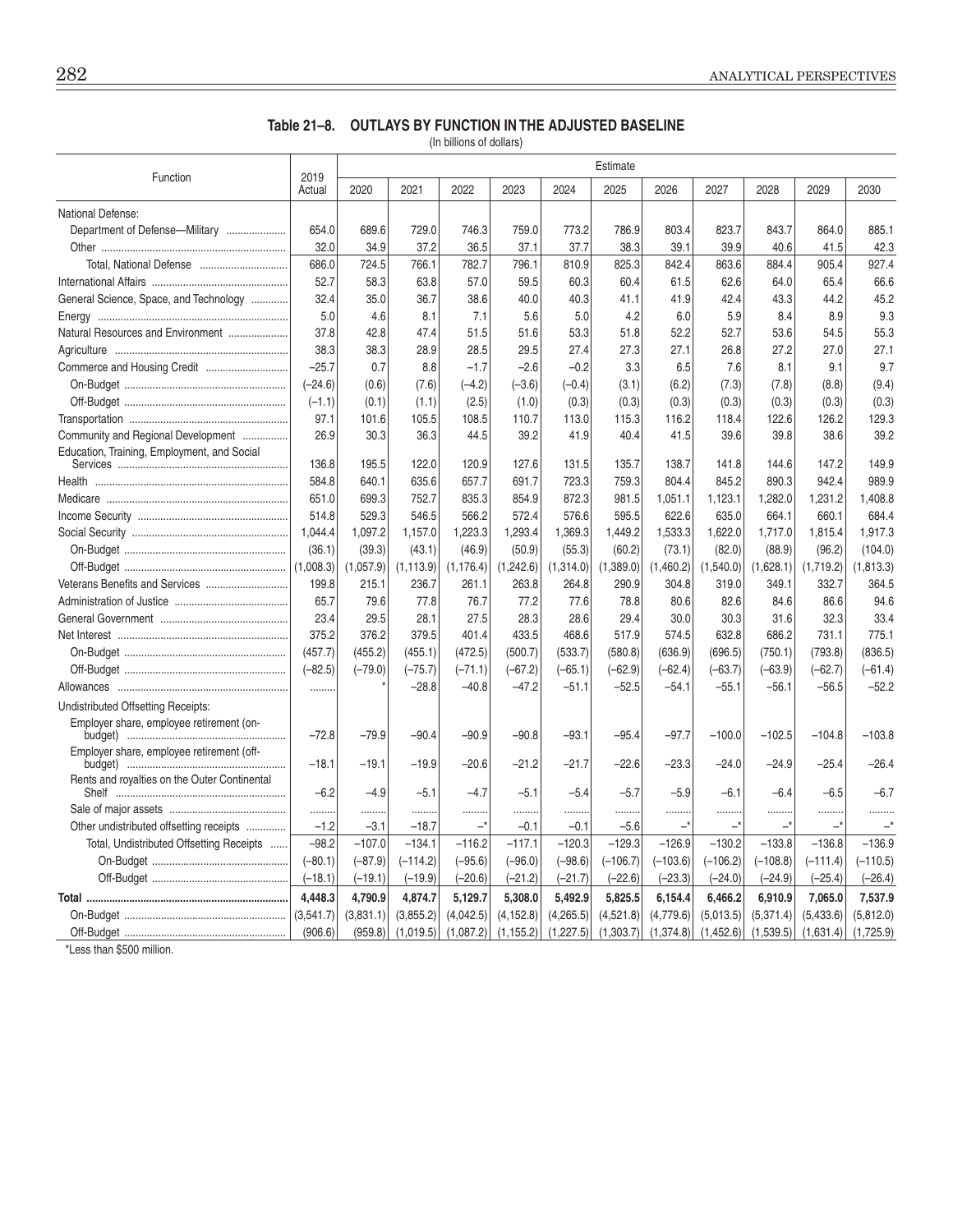## Table 21-9. OUTLAYS BY AGENCY IN THE ADJUSTED BASELINE

| (In billions of dollars) |  |
|--------------------------|--|
|--------------------------|--|

|                                   |                      | Estimate             |                        |                        |                          |                        |                        |                        |                            |                        |                        |                        |
|-----------------------------------|----------------------|----------------------|------------------------|------------------------|--------------------------|------------------------|------------------------|------------------------|----------------------------|------------------------|------------------------|------------------------|
| Agency                            | 2019<br>Actual       | 2020                 | 2021                   | 2022                   | 2023                     | 2024                   | 2025                   | 2026                   | 2027                       | 2028                   | 2029                   | 2030                   |
|                                   | 5.0                  | 6.0                  | 5.5                    | 5.6                    | 5.7                      | 5.9                    | 6.0                    | 6.2                    | 6.4                        | 6.5                    | 6.7                    | 6.9                    |
|                                   | 8.0                  | 8.6                  | 8.9                    | 9.1                    | 9.3                      | 9.6                    | 9.9                    | 10.1                   | 10.4                       | 10.7                   | 11.0                   | 11.2                   |
|                                   | 150.1                | 154.6                | 147.4                  | 147.6                  | 149.9                    | 149.3                  | 151.6                  | 154.5                  | 156.8                      | 160.3                  | 163.5                  | 163.5                  |
|                                   | 11.3                 | 17.1                 | 17.3                   | 18.2                   | 17.1                     | 17.3                   | 17.6                   | 18.1                   | 18.5                       | 19.0                   | 19.5                   | 20.0                   |
| Defense-Military Programs         | 654.0                | 689.6                | 736.7                  | 757.8                  | 772.6                    | 788.1                  | 803.1                  | 820.7                  | 842.1                      | 863.1                  | 884.4                  | 906.7                  |
|                                   | 104.4                | 159.3                | 85.2                   | 83.5                   | 89.8                     | 93.4                   | 97.1                   | 99.5                   | 102.2                      | 104.3                  | 106.2                  | 108.2                  |
| Energy                            | 28.9                 | 34.4                 | 38.8                   | 38.0                   | 37.3                     | 37.0                   | 36.6                   | 38.6                   | 39.2                       | 42.2                   | 43.2                   | 44.0                   |
| Health and Human Services         | 1,213.8              | 1,321.4              | 1,387.0                | 1,502.1                | 1,555.6                  | 1,602.4                | 1,746.9                | 1,861.3                | 1,973.2                    | 2,176.2                | 2,187.2                | 2,377.5                |
|                                   | 57.7                 | 62.2                 | 66.2                   | 71.4                   | 69.0                     | 73.8                   | 75.3                   | 77.8                   | 79.5                       | 82.4                   | 85.0                   | 92.8                   |
| Housing and Urban Development     | 29.2                 | 36.0                 | 53.4                   | 54.9                   | 54.9                     | 54.5                   | 53.1                   | 53.6                   | 51.3                       | 51.5                   | 50.4                   | 50.7                   |
|                                   | 13.9                 | 17.5                 | 17.0                   | 17.3                   | 17.7                     | 18.0                   | 18.1                   | 18.4                   | 18.8                       | 19.3                   | 19.8                   | 20.3                   |
| Justice                           | 35.1                 | 45.3                 | 43.1                   | 42.0                   | 41.3                     | 40.9                   | 41.4                   | 42.3                   | 43.4                       | 44.5                   | 45.7                   | 46.9                   |
|                                   | 35.8                 | 36.4                 | 37.9                   | 41.4                   | 44.6                     | 48.0                   | 45.4                   | 58.4                   | 56.6                       | 59.6                   | 62.6                   | 65.6                   |
|                                   | 28.0                 | 32.2                 | 30.9                   | 32.2                   | 32.7                     | 32.9                   | 33.6                   | 34.2                   | 35.0                       | 35.7                   | 36.6                   | 37.4                   |
|                                   | 80.7                 | 84.7                 | 88.9                   | 91.7                   | 93.5                     | 95.4                   | 97.2                   | 97.6                   | 99.2                       | 101.7                  | 103.9                  | 106.2                  |
|                                   | 689.5                | 701.0                | 689.7                  | 693.9                  | 728.0                    | 767.6                  | 820.6                  | 876.1                  | 959.4                      | 1,023.6                | 1,069.2                | 1,122.6                |
|                                   | 199.6                | 214.3                | 236.2                  | 260.6                  | 263.3                    | 264.3                  | 290.4                  | 304.3                  | 318.5                      | 348.6                  | 332.1                  | 364.0                  |
| Corps of Engineers-Civil Works    | 6.5                  | 5.5                  | 7.0                    | 11.0                   | 10.4                     | 11.4                   | 9.7                    | 9.5                    | 9.3                        | 9.0                    | 8.9                    | 9.0                    |
| Other Defense Civil Programs      | 60.9                 | 64.5                 | 65.3                   | 73.0                   | 69.3                     | 66.1                   | 74.2                   | 79.1                   | 79.1                       | 87.4                   | 78.4                   | 85.3                   |
| Environmental Protection Agency   | 8.1                  | 7.5                  | 8.5                    | 8.9                    | 9.3                      | 9.6                    | 9.8                    | 10.1                   | 10.3                       | 10.6                   | 10.9                   | 10.8                   |
| Executive Office of the President | 0.4                  | 0.4                  | 0.4                    | 0.4                    | 0.4                      | 0.5                    | 0.5                    | 0.5                    | 0.5                        | 0.5                    | 0.5                    | 0.6                    |
| General Services Administration   | $-1.1$               | 1.2                  | 0.4                    | 0.8                    | $-0.3$                   | -0.1                   | $-$ *                  | $-^{\star}$            | $\overline{\phantom{0}}^*$ |                        |                        |                        |
| International Assistance Programs | 23.6                 | 25.7                 | 32.6                   | 24.6                   | 26.3                     | 26.7                   | 26.2                   | 26.7                   | 27.1                       | 27.7                   | 28.3                   | 28.6                   |
| National Aeronautics and Space    |                      |                      |                        |                        |                          |                        |                        |                        |                            |                        |                        |                        |
|                                   | 20.2                 | 21.5                 | 22.5                   | 23.1                   | 23.8                     | 24.4                   | 24.9                   | 25.5                   | 26.0                       | 26.6                   | 27.2                   | 27.8                   |
| National Science Foundation       | 7.3                  | 7.5                  | 8.1                    | 8.7                    | 9.2                      | 9.4                    | 9.5                    | 9.6                    | 9.4                        | 9.6                    | 9.8                    | 10.0                   |
| Office of Personnel Management    | 103.1                | 106.4                | 110.0                  | 114.6                  | 119.2                    | 124.1                  | 128.6                  | 133.7                  | 138.6                      | 144.2                  | 149.6                  | 154.9                  |
| Small Business Administration     | 0.5                  | $-0.2$               | 1.1                    | 1.0                    | 1.0                      | 1.1                    | 1.1                    | 1.1                    | 1.1                        | 1.2                    | 1.2                    | 1.2                    |
| Social Security Administration    | 1,101.8              | 1,155.2              | 1,216.2                | 1,288.3                | 1,355.8                  | 1,428.7                | 1,514.6                | 1,600.5                | 1,691.0                    | 1,792.6                | 1,882.8                | 1,991.6                |
|                                   | (93.6)               | (97.3)               | (102.3)                | (111.9)                | (113.2)                  | (114.7)                | (125.6)                | (140.3)                | (150.9)                    | (164.5)                | (163.6)                | (178.3)                |
|                                   | 19.9                 | (1,057.9)<br>27.5    | (1, 113.9)<br>29.8     | (1, 176.4)             | (1,242.6)<br>35.4        | (1,314.0)<br>37.9      | (1,389.0)              | (1,460.2)<br>43.9      | (1,540.0)<br>45.3          | (1,628.1)              | (1,719.2)<br>47.8      | (1,813.3)<br>49.8      |
| Other Independent Agencies        | (21.0)               | (27.4)               | (28.7)                 | 33.6<br>(31.1)         | (34.4)                   | (37.6)                 | 41.3<br>(41.1)         | (43.6)                 | (45.0)                     | 46.4<br>(46.1)         | (47.6)                 | (49.5)                 |
|                                   | $(-1.1)$             | (0.1)                | (1.1)                  | (2.5)                  | (1.0)                    | (0.3)                  | (0.3)                  | (0.3)                  | (0.3)                      | (0.3)                  | (0.3)                  | (0.3)                  |
|                                   |                      |                      | $-43.0$                | $-69.8$                | $-79.7$                  | $-85.8$                | $-89.7$                | $-94.5$                | $-98.2$                    | $-102.5$               | $-116.7$               | $-81.9$                |
| Undistributed Offsetting Receipts | <br>$-247.8$         | $-252.6$             | $-274.4$               | $-255.6$               | $-254.5$                 | $-259.7$               | $-268.9$               | $-263.0$               | $-283.8$                   | $-291.4$               | $-290.8$               | $-294.2$               |
|                                   | $(-147.2)$           | $(-154.4)$           | $(-178.9)$             | $(-163.9)$             | $(-166.1)$               | $(-172.8)$             | $(-183.4)$             | $(-177.3)$             | $(-196.1)$                 | $(-202.6)$             | $(-202.7)$             | $(-206.4)$             |
|                                   | $(-100.6)$           | $(-98.2)$            | $(-95.5)$              | $(-91.7)$              | $(-88.4)$                | $(-86.9)$              | $(-85.5)$              | $(-85.7)$              | $(-87.7)$                  | $(-88.8)$              | $(-88.1)$              | $(-87.7)$              |
|                                   | 4.448.3              |                      |                        |                        |                          |                        |                        |                        |                            |                        |                        |                        |
|                                   |                      | 4,790.9              | 4,874.7                | 5,129.7                | 5,308.0                  | 5,492.9                | 5,825.5                | 6,154.4                | 6,466.2                    | 6,910.9                | 7,065.0                | 7,537.9                |
|                                   | (3,541.7)<br>(906.6) | (3,831.1)<br>(959.8) | (3,855.2)<br>(1,019.5) | (4,042.5)<br>(1,087.2) | (4, 152.8)<br>(1, 155.2) | (4,265.5)<br>(1,227.5) | (4,521.8)<br>(1,303.7) | (4,779.6)<br>(1,374.8) | (5,013.5)<br>(1,452.6)     | (5,371.4)<br>(1,539.5) | (5,433.6)<br>(1,631.4) | (5,812.0)<br>(1,725.9) |
|                                   |                      |                      |                        |                        |                          |                        |                        |                        |                            |                        |                        |                        |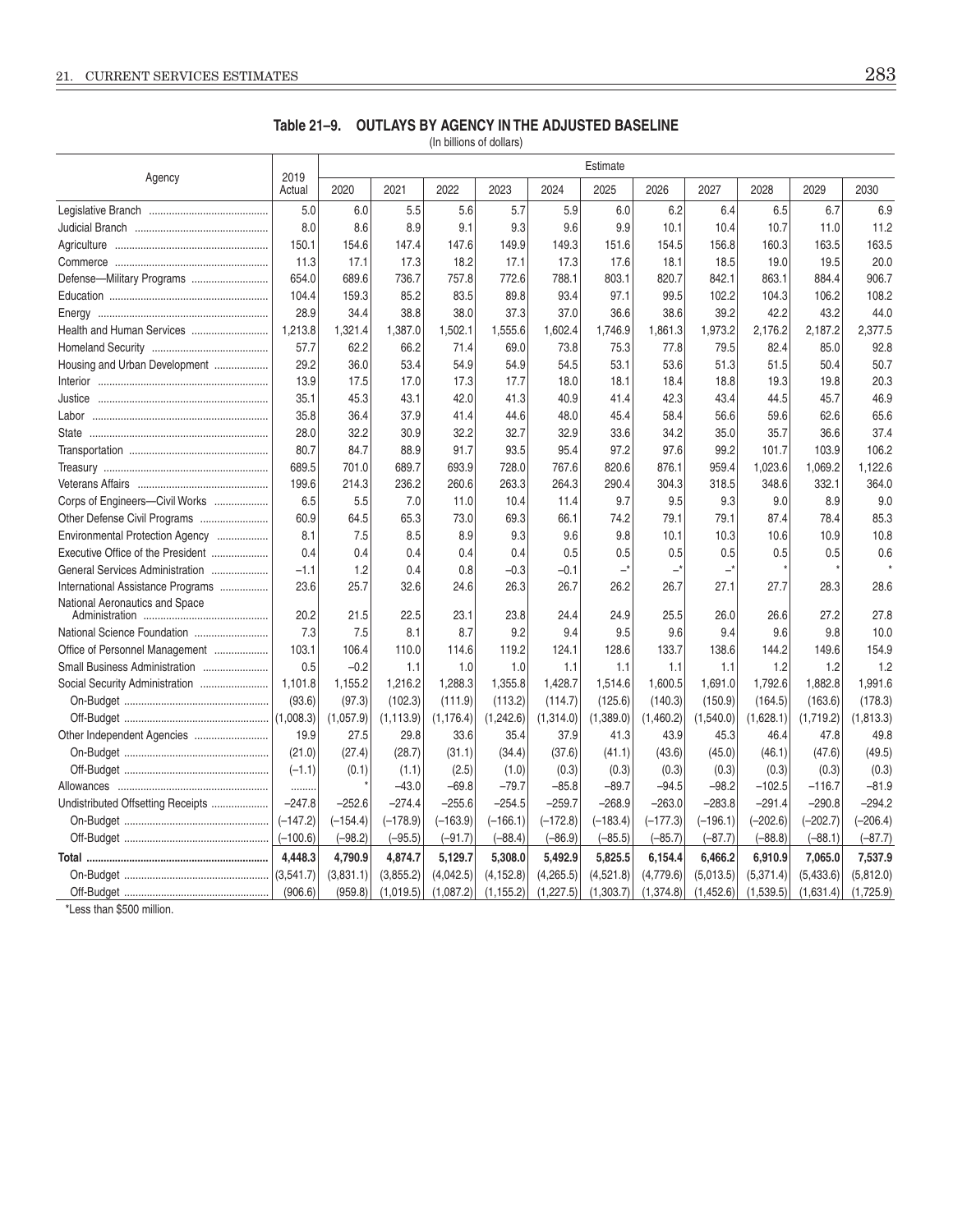# Table 21-10. BUDGET AUTHORITY BY FUNCTION IN THE ADJUSTED BASELINE

|  |  | (In billions of dollars) |
|--|--|--------------------------|
|--|--|--------------------------|

|                                                      | 2019      |           |            |            |            |           | Estimate                |            |            |                         |            |             |
|------------------------------------------------------|-----------|-----------|------------|------------|------------|-----------|-------------------------|------------|------------|-------------------------|------------|-------------|
| Function                                             | Actual    | 2020      | 2021       | 2022       | 2023       | 2024      | 2025                    | 2026       | 2027       | 2028                    | 2029       | 2030        |
| National Defense:                                    |           |           |            |            |            |           |                         |            |            |                         |            |             |
| Department of Defense-Military                       | 712.6     | 721.5     | 729.9      | 747.4      | 765.4      | 783.4     | 802.3                   | 821.6      | 841.6      | 862.1                   | 883.2      | 904.8       |
|                                                      | 33.2      | 35.6      | 35.8       | 36.5       | 37.2       | 37.9      | 38.7                    | 39.5       | 40.3       | 41.1                    | 41.9       | 42.8        |
|                                                      | 745.7     | 757.2     | 765.7      | 783.9      | 802.5      | 821.3     | 841.0                   | 861.0      | 881.9      | 903.2                   | 925.1      | 947.5       |
|                                                      | 78.6      | 58.8      | 64.4       | 68.1       | 70.7       | 72.7      | 73.9                    | 75.3       | 76.6       | 77.9                    | 79.3       | 80.7        |
| General Science, Space, and Technology               | 35.6      | 37.1      | 38.0       | 38.8       | 39.6       | 40.5      | 41.3                    | 42.2       | 43.1       | 44.0                    | 45.0       | 45.9        |
|                                                      | 6.8       | 6.8       | 8.4        | 7.4        | 6.4        | 5.8       | 4.9                     | 6.6        | 6.6        | 8.9                     | 9.6        | 9.8         |
|                                                      | 46.5      | 47.7      | 47.8       | 49.3       | 50.9       | 52.1      | 53.0                    | 54.2       | 55.3       | 56.6                    | 57.9       | 59.1        |
|                                                      | 41.7      | 41.6      | 29.6       | 27.3       | 27.9       | 27.5      | 27.5                    | 27.3       | 27.1       | 27.5                    | 27.4       | 27.4        |
|                                                      | 6.4       | 23.3      | 23.6       | 12.0       | 13.7       | 17.0      | 21.3                    | 24.4       | 26.3       | 27.9                    | 29.4       | 30.9        |
|                                                      | (6.4)     | (23.0)    | (23.3)     | (11.7)     | (13.4)     | (16.7)    | (21.0)                  | (24.1)     | (26.0)     | (27.7)                  | (29.2)     | (30.6)      |
|                                                      | $(-0.1)$  | (0.3)     | (0.3)      | (0.3)      | (0.3)      | (0.3)     | (0.3)                   | (0.3)      | (0.3)      | (0.3)                   | (0.3)      | (0.3)       |
|                                                      | 106.3     | 101.8     | 104.3      | 105.5      | 106.7      | 107.9     | 109.2                   | 110.5      | 111.8      | 114.9                   | 116.6      | 118.1       |
| Community and Regional Development                   | 31.5      | 32.1      | 32.9       | 33.9       | 35.9       | 36.5      | 37.0                    | 37.6       | 38.2       | 38.9                    | 39.6       | 40.2        |
| Education, Training, Employment, and Social Services | 141.0     | 195.9     | 122.2      | 124.4      | 129.0      | 133.3     | 137.7                   | 140.9      | 144.0      | 146.8                   | 149.4      | 152.1       |
|                                                      | 608.9     | 628.7     | 655.0      | 674.7      | 704.0      | 729.8     | 768.7                   | 813.3      | 853.9      | 899.5                   | 948.3      | 1,000.1     |
|                                                      | 702.1     | 753.7     | 804.8      | 835.0      | 855.1      | 872.5     | 981.6                   | 1,051.2    | 1,123.2    | 1,281.9                 | 1,228.0    | 1,416.1     |
|                                                      | 539.2     | 542.6     | 554.9      | 573.5      | 583.0      | 592.9     | 611.5                   | 628.2      | 644.5      | 666.5                   | 674.5      | 690.3       |
|                                                      | 1,047.0   | 1,102.1   | 1,162.7    | 1,228.9    | 1,299.5    | 1,375.9   | 1,456.1                 | 1,540.6    | 1,629.8    | 1,725.1                 | 1,823.8    | 1,925.9     |
|                                                      | (36.1)    | (39.3)    | (43.1)     | (46.9)     | (50.9)     | (55.3)    | (60.2)                  | (73.1)     | (82.0)     | (88.9)                  | (96.2)     | (104.0)     |
|                                                      | (1,010.9) | (1,062.8) | (1, 119.5) | (1, 181.9) | (1,248.6)  | (1,320.6) | (1,395.8)               | (1,467.4)  | (1, 547.8) | (1,636.2)               | (1,727.6)  | (1,822.0)   |
|                                                      | 194.8     | 214.4     | 238.6      | 252.8      | 266.6      | 280.1     | 293.9                   | 308.0      | 322.4      | 338.2                   | 353.9      | 361.7       |
|                                                      | 69.3      | 69.3      | 78.0       | 75.3       | 77.0       | 77.6      | 79.7                    | 81.5       | 83.5       | 85.5                    | 87.6       | 95.6        |
|                                                      | 25.1      | 26.5      | 28.2       | 28.2       | 28.8       | 29.5      | 30.2                    | 31.0       | 31.8       | 32.6                    | 33.4       | 34.3        |
|                                                      | 375.9     | 375.5     | 379.5      | 401.4      | 433.5      | 468.6     | 517.9                   | 574.5      | 632.8      | 686.2                   | 731.1      | 775.1       |
|                                                      | (458.4)   | (454.5)   | (455.1)    | (472.5)    | (500.7)    | (533.7)   | (580.8)                 | (636.9)    | (696.5)    | (750.1)                 | (793.8)    | (836.5)     |
|                                                      | $(-82.5)$ | $(-79.0)$ | $(-75.7)$  | $(-71.1)$  | $(-67.2)$  | (–65.1)   | $(-62.9)$               | $(-62.4)$  | (–63.7)    | $(-63.9)$               | $(-62.7)$  | $(-61.4)$   |
|                                                      | .         |           | $-50.4$    | $-50.1$    | $-51.7$    | $-52.8$   | $-53.9$                 | $-55.1$    | $-55.7$    | $-56.7$                 | $-57.1$    | $-48.8$     |
| Undistributed Offsetting Receipts:                   |           |           |            |            |            |           |                         |            |            |                         |            |             |
| Employer share, employee retirement (on-budget)      | $-72.8$   | $-79.9$   | $-90.4$    | $-90.9$    | $-90.8$    | $-93.1$   | $-95.4$                 | $-97.7$    | $-100.0$   | $-102.5$                | $-104.8$   | $-103.8$    |
| Employer share, employee retirement (off-budget)     | $-18.1$   | $-19.1$   | $-19.9$    | $-20.6$    | $-21.2$    | $-21.7$   | $-22.6$                 | $-23.3$    | $-24.0$    | $-24.9$                 | $-25.4$    | $-26.4$     |
| Rents and royalties on the Outer Continental Shelf   | $-6.2$    | $-4.9$    | $-5.1$     | $-4.7$     | $-5.1$     | $-5.4$    | $-5.7$                  | $-5.9$     | $-6.1$     | $-6.4$                  | $-6.5$     | $-6.7$      |
|                                                      | .         |           |            |            | .          |           |                         | .          |            | .                       |            | .           |
| Other undistributed offsetting receipts              | $-1.2$    | $-3.1$    | $-18.7$    | $-^*$      | $-0.1$     | $-0.1$    | $-5.6$                  | $-^*$      | $-^*$      | $-^{\star}$             | $-^*$      | $-^{\star}$ |
| Total, Undistributed Offsetting Receipts             | $-98.2$   | $-107.0$  | $-134.1$   | $-116.2$   | $-117.1$   | $-120.3$  | $-129.3$                | $-126.9$   | $-130.2$   | $-133.8$                | $-136.8$   | $-136.9$    |
|                                                      | $(-80.1)$ | $(-87.9)$ | $(-114.2)$ | $(-95.6)$  | $(-96.0)$  | $(-98.6)$ | $(-106.7)$              | $(-103.6)$ | $(-106.2)$ | $(-108.8)$              | $(-111.4)$ | $(-110.5)$  |
|                                                      | $(-18.1)$ | $(-19.1)$ | $(-19.9)$  | $(-20.6)$  | $(-21.2)$  | $(-21.7)$ | $(-22.6)$               | $(-23.3)$  | $(-24.0)$  | $(-24.9)$               | $(-25.4)$  | $(-26.4)$   |
| Total                                                | 4,704.1   | 4,908.0   | 4,954.0    | 5,154.0    | 5,362.0    | 5,568.2   | 5,903.2                 | 6,226.1    | 6,546.8    | 6,971.8                 | 7,165.9    | 7,625.3     |
|                                                      | (3,793.8) | (3,943.1) | (3,929.7)  | (4,063.5)  | (4,201.5)  | (4,334.2) | (4,592.6)               | (4,844.0)  | (5,086.4)  | (5,424.3)               | (5,526.2)  | (5,890.8)   |
|                                                      | (910.3)   | (964.9)   | (1,024.3)  | (1,090.5)  | (1, 160.5) |           | $(1,234.1)$ $(1,310.6)$ | (1,382.1)  |            | $(1,460.4)$ $(1,547.6)$ | (1,639.8)  | (1,734.5)   |
| <b>MEMORANDUM</b>                                    |           |           |            |            |            |           |                         |            |            |                         |            |             |
|                                                      |           |           |            |            |            |           |                         |            |            |                         |            |             |
| Discretionary Budget Authority:                      |           |           |            |            |            |           |                         |            |            |                         |            |             |
|                                                      | 718.8     | 746.0     | 752.7      | 770.7      | 789.2      | 808.2     | 827.8                   | 847.6      | 868.3      | 889.3                   | 911.0      | 933.2       |
|                                                      | 56.3      | 55.8      | 57.2       | 58.4       | 59.7       | 61.0      | 62.3                    | 63.6       | 65.0       | 66.4                    | 67.8       | 69.3        |
|                                                      | 601.4     | 615.0     | 598.1      | 613.0      | 628.2      | 644.0     | 659.8                   | 676.1      | 692.9      | 710.1                   | 727.7      | 745.8       |
|                                                      | 1,376.5   | 1,416.8   | 1,408.0    | 1,442.2    | 1,477.1    | 1,513.2   | 1,549.9                 | 1,587.3    | 1,626.2    | 1,665.8                 | 1,706.5    | 1,748.3     |